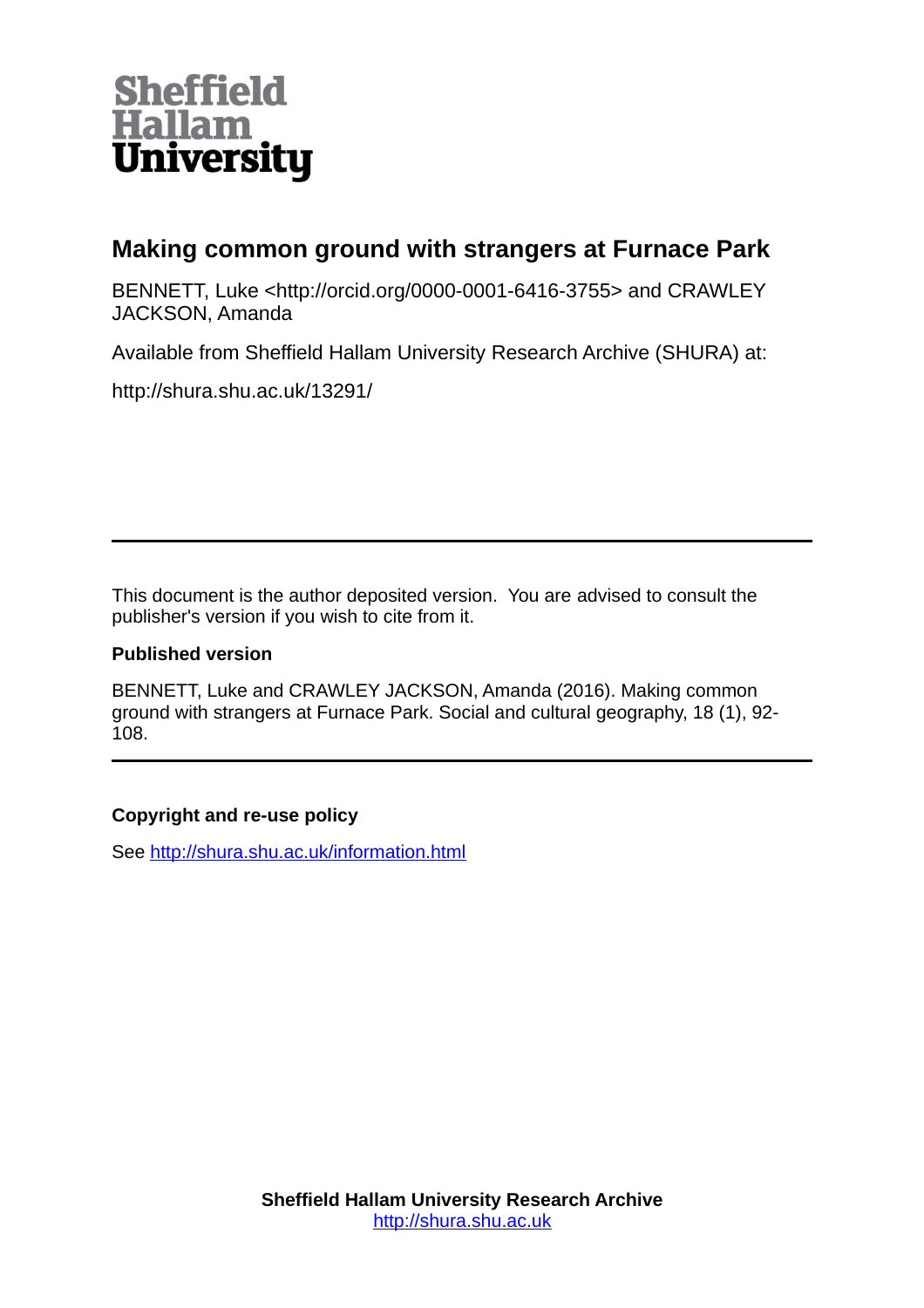# **Making common ground with strangers at Furnace Park**

Luke Bennett<sup>a</sup>\* and Amanda Crawley Jackson<sup>b1</sup>

*<sup>a</sup>Department of the Natural and Built Environment. Sheffield Hallam University, Norfolk 306, City Campus, Howard Street, Sheffield S1 1WB, UK; <sup>b</sup>Department of French, School of Languages and Cultures, University of Sheffield, Jessop West, 1 Upper Hanover Street, Sheffield S3 7RA, UK*

In this article we seek to widen the debate about the sites and processes of encounter with strangers by examining the ways in which 'strangeness' necessarily fades within the familiarisation processes at play in any sustained and situated place-making. Our analysis draws upon our experiences of encountering strangers – and of our familiarisation with them – in the initial, year-long, site acquisition and preparation phase of a project to create Furnace Park, an experimental urban space in a run-down backwater of central Sheffield. We show the tensions between a project commitment to the formation of a loose, open place and the pressures (which arose from our encounters with the urban development system) to render both the project and the site certain, bounded and less-than-strange. Furthermore, at Furnace Park the site itself presented to us as a non-human stranger, which we were urged to render familiar but which kept eluding that capture. We therefore show how the geographies of strange encounters could productively be widened to embrace both recent scholarship on the material-affective strangeness of ground itself, and a greater attentiveness to the familiarisation effects born of the intersection of diverse communities of practices within place-making projects.

**Keywords:** place-making; encounter; strangers; communities of practice; ground; familiarisation

**\_\_\_\_\_\_\_\_\_\_\_\_\_\_\_\_\_\_\_\_\_\_\_\_**

<sup>\*</sup> Corresponding author. Email: l.e.bennett@shu.ac.uk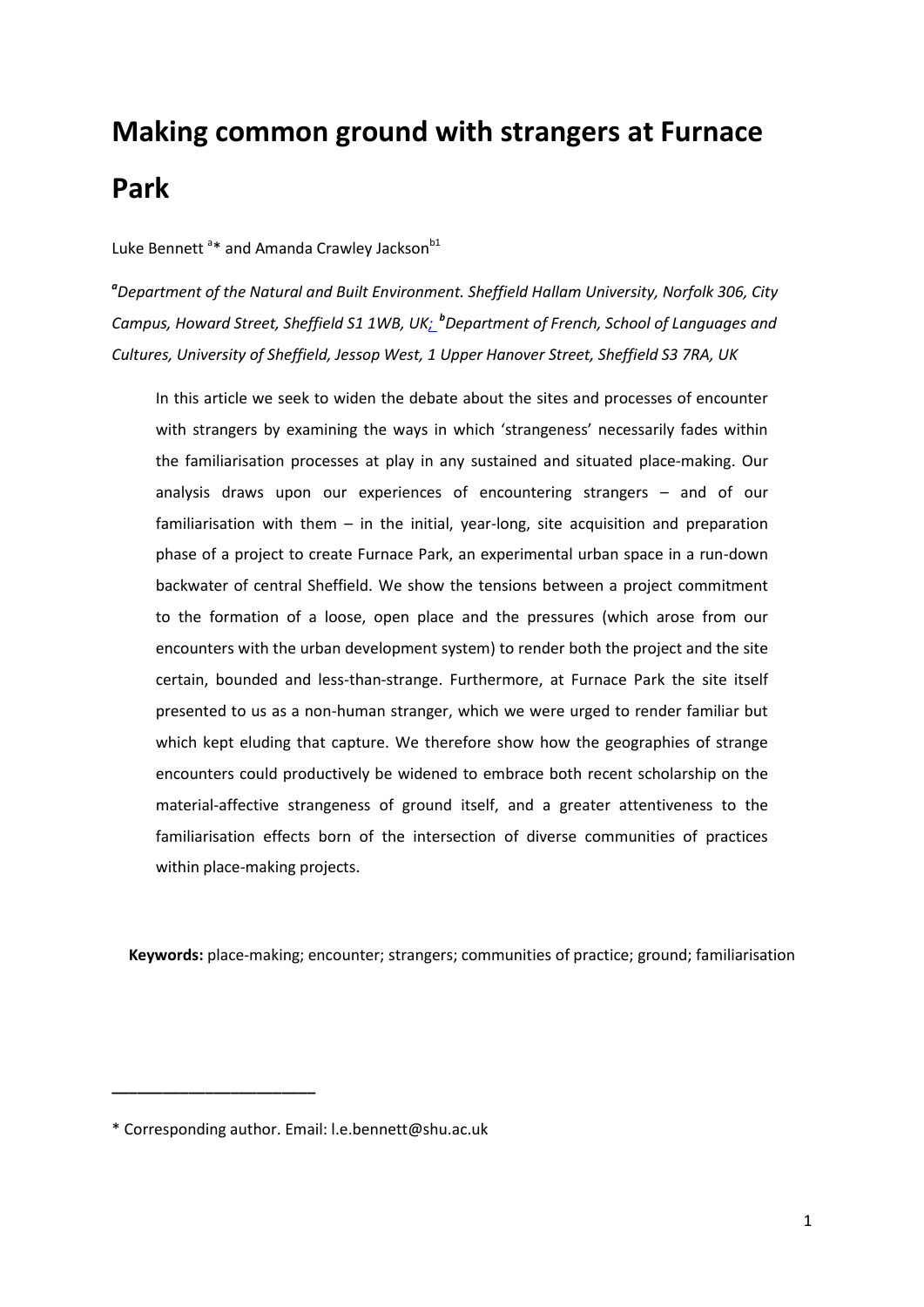#### **Introduction – strangers, familiarisation and the pragmatic geographies of encounter**

'To live in cities is to come up regularly against the unknown' (Macfarlane 2011, p. 181), and yet this frequent encounter is matched by a constant pressure for the strange to be assimilated into the known. In this article we seek to examine this tension by reflecting upon our experiences as academics involved in a particular inner-city place-making project. In doing so we extend and develop recent scholarship on the pragmatic logics of place-making, the geographies of encounter and the familiarisation processes that they entail.

Gill Valentine (2008) has noted that increasingly geographies of encounter scholarship has claimed an important role for encounter, and its public spaces, as a stimulus for urban democratic revival. The origins of this would appear to lie partly in anxieties about urban enclosure in 'right to the city' scholarship (for example Mitchell, 2003) and activism (*Reclaim the Street* and the *Occupy* movement), and partly in an increasing interest in the 'micropublics of everyday life', the local spaces and moments of encounter, quietly arising from a 'new urban citizenship, cosmopolitanism, [and] hospitality' (both Valentine, 2008, p. 323) explored, for example, in the work of Amin, 2002; Chatterton, 2006; and Bell, 2007. Not entirely persuaded by the optimism of the latter, Valentine suggests that more must be done to identify the actual means by which encounters with difference produce any form of transformational change, and whether in people or in places, for she points out pithily that whilst 'toleration' is a form of instrumentalist accommodation, it is not one that requires any fundamental concession from the powerful.

Geographies of encounter scholarship since 2008 has increasingly sought to explore the processes by which places become known (and transformed) through encounter. Much of this work lies within a processual view of place and human identity: that humans and their places are in a constant state of becoming, as humans iteratively encounter and adapt to each other, their cultural milieus and their physical environments. This work reactivates the philosophical pragmatism of John Dewey, and (via Bridge, 2008) also links it to Jürgen Habermas' concern for the re-creation of effective public spaces for dialogic, communicative interaction. Such theorisation finds empirical application in, for example Regan Koch and Alan Latham's (2012; 2013) fine-grained study of the 'domestication' of Prince of Wales Junction; in Colin Macfarlane's account of the 'incremental urbanism' (2013, p. 36) of 'slum' settlements, achieved through 'knowledge, resources, materials and histories becom[ing] aligned and contested' in an 'urban learning assemblage' (both 2013, p. 1); and in Katrina Brown's (2012) study of the daily negotiation of diverse uses of a canal towpath. This turn to pragmatism is also evident in legal geography (Delaney, 2010; Valverde, 2012; Blomley, 2015) and – as we will show – connects to Etienne Wenger's work (1998) on learning, meaning and identity as formed through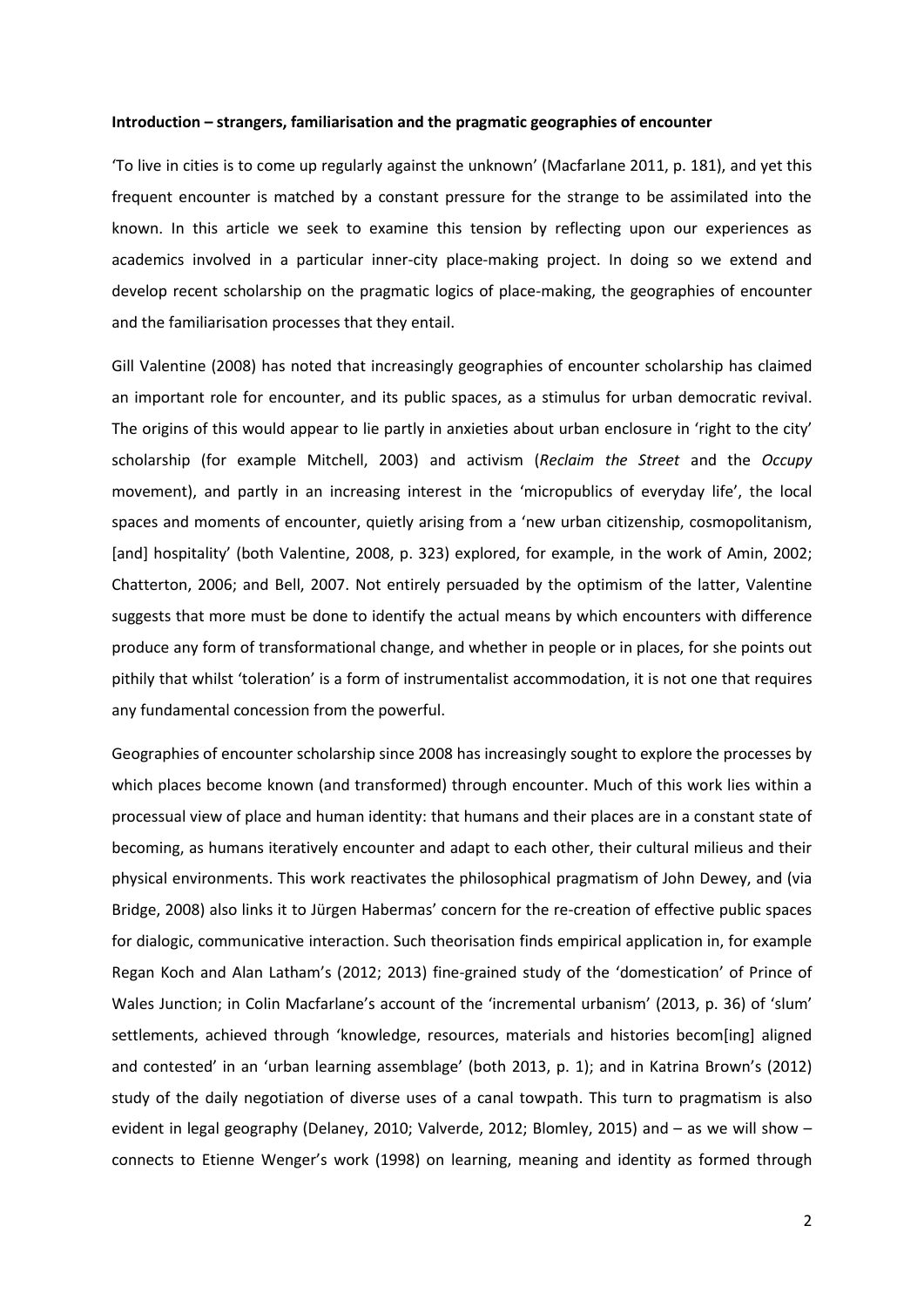'communities of practice' and Setha Löw's (2013) work on the production of shared meanings in urban space.

Our aim in this article is to present a case study examination of how the unknown – or strange to us – was encountered and how it was familiarised within our place-making endeavours. Our article broadens the place-making-by-encounter-and-familiarisation scholarship in three ways: first by being an 'insider' account – a reflexive examination by us as academics implicated in the making of a place; secondly, by our concern to focus not upon the transformative (or otherwise) effects of human to human encounter, but instead upon our human encounters with the unknown materiality of the case study site, thus figuring the site itself as a stranger; thirdly, by our concern to show the directive, shaping role of pre-existing cultural expectations brought to our site, and our project, by the myriad (human) stakeholders who needed to come together to make the project happen. Here we seek to show how these expectations drove forward an attempted (but never fully realised) elimination of the unknown and of how a restless surplus of strangeness remained.

Specifically, our case study will explore the tensions between the project participants' avowed interest in creating 'loose space' (Frank & Stevens, 2007) – place as heterogeneous, undirected, open to multiple engagements and purposing – and the urban development system's requirement for certainty and clarity about a site's character, its community and its uses.

We produce an analytical account that is perhaps slightly less optimistic than that of other recent commentators and while do not wish this to be a discouragement to others who might seek to advance social justice through place-making, we intend rather to helpfully supplement existing scholarship by adding a sense of the 'viscosity' of place-making. 'Viscosity' is here used in the sense of the project management metaphor 'wading through treacle', for making a place (and getting to know it) involves effort, saps energy and entails a constant stream of encounters with unanticipated obstacles which must be made sense of and adapted to.

Ours then, is a reflexive account that seeks to emphasise the trial-and-error aspects of our placemaking engagement with space, and of the plurality of strange-to-us forces and voices encountered there. In doing so we believe that our account contributes to (rather than detracts from) the production of a 'generalized respect for difference' (Valentine, 2008, p. 333), by noting both the fragility and obduracy of the stranger. Furthermore, our case study helps to explore Ash Amin's suggestion (2008, p. 8), that the promise of public space-making may lie more in 'the entanglement of between people and the material and visual culture of public space, rather than solely in the quality of social interaction between strangers' – with ours ultimately being an account of the complexity of making sense of the 'throwntogetherness' (Massey, 2005, p. 11) of multiple (human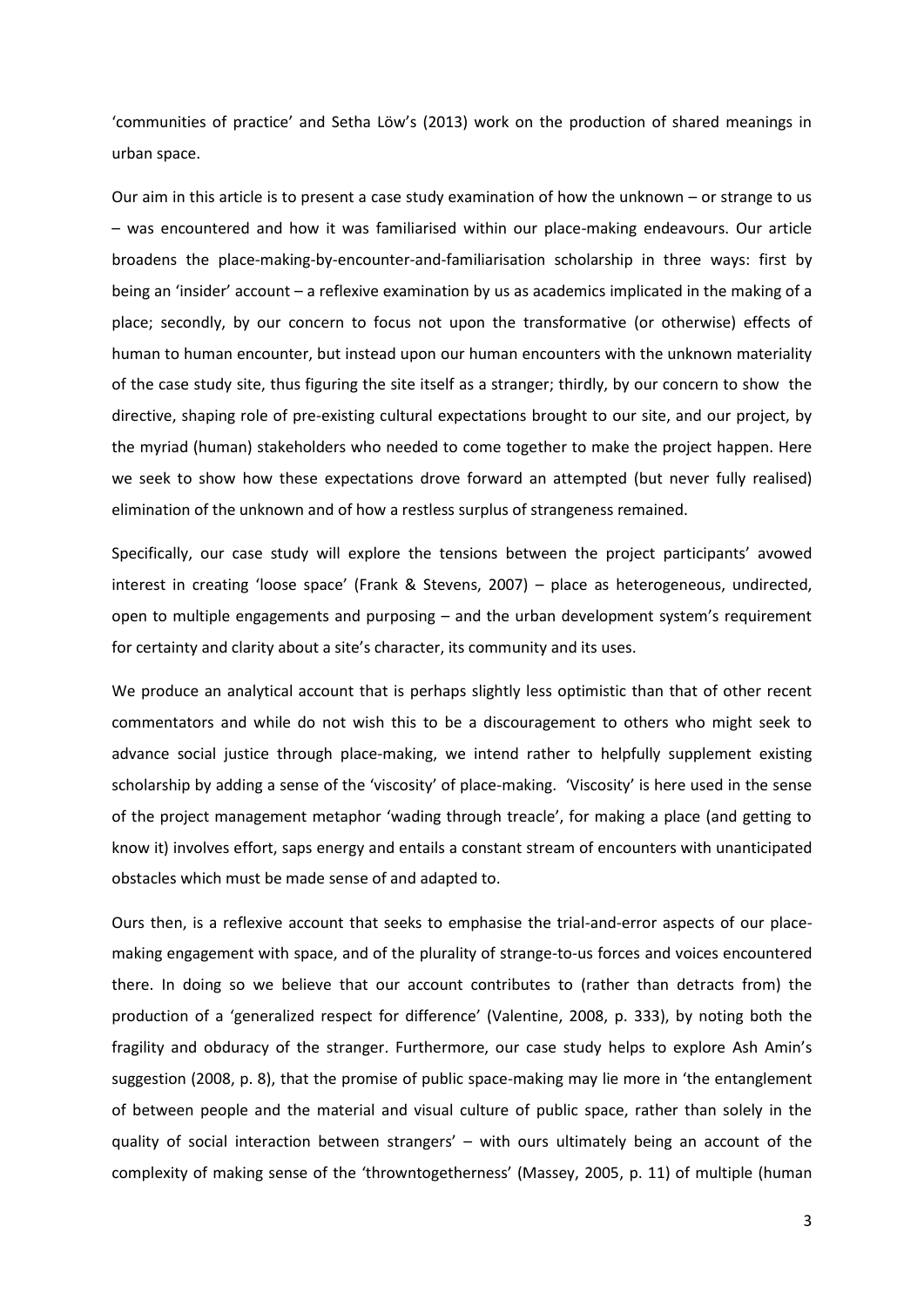and nonhuman) bodies in a confined physical space. To examine *this* form of encounter we explore recent scholarship on the material-affective strangeness of ground itself, and suggest ways in which that geo-humanities work can be drawn upon to counter the tendency of geographies of encounter scholarship to focus almost exclusively upon encounters with *human* strangers.

#### **The authors' place within the case study project**

Our case study is specifically rooted in our own negotiation of the situational, perspectival and temporal relativity of the 'stranger' position, for we started as strangers to each other and our disciplinary backgrounds (and the perspectives arising from them) are different, but we think complementary. We chose to write this article as a single voice, merging our two sets of experiences and perspectives. Our creation of this 'singular' writing has, itself, been a process of attunement attendant to the formation of a *textual* common ground. This article been forged, like the case study site itself, through strangers familiarising themselves with and accommodating themselves to each other's position, thereby rendering it less strange.

Luke Bennett, is professionally from the world of the urban development system (that assemblage of lawyers, planners, owners, financiers and myriad other professionals and practices that explicitly make and manage the built environment) but stepped out of it to become an academic in 2007, thereafter encountering the strange-to-him world of cultural practice. His involvement with the case study project was limited to the initial site acquisition and clearance phase in 2013, and comprised a detached, observational stance, combined with reflection upon prior professional experience of many other such projects, and their stranger/familiarisation dynamics. Meanwhile Amanda Crawley Jackson, an arts and humanities academic, lived and breathed the case study as its project manager, stepping into the strange-to-her world of the urban development system, and directly experiencing the process of familiarisation with it.

Our case study presents a view of place as 'a rich and complicated interplay of people and the environment', rather than a set of 'facts and figures' (Cresswell, 2004, p. 11). Our account will show how a drift towards familiarisation built over time, as a combination of external (the urban development system) and internal (habit and acquaintance forming) influences took hold, even within an avowedly 'loose' project characterised by an ever-shifting assemblage of multiple actors and their varied project-affiliated trajectories, played out upon what – at least categorically – appeared to be 'dead space' (Doron, 2007). But, importantly, our experience on this project has emphasised to us that whilst these drivers towards familiarisation are strong and palpable, places are not simple, stable or inevitably knowable, they cannot be effortlessly 'called into being'. Placemaking is not assuredly linear. In particular, we will show that sites themselves can be the stranger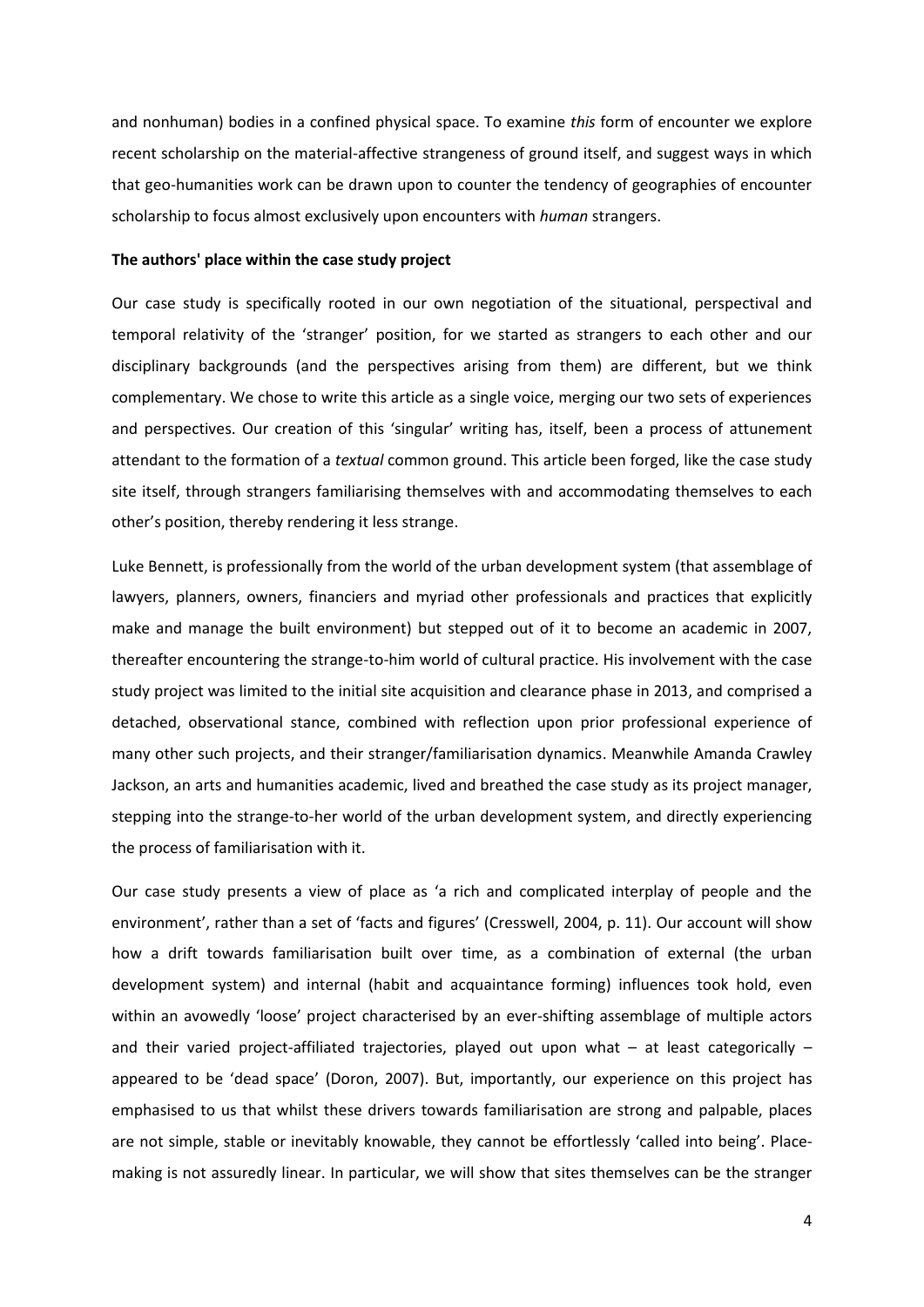at the heart of the encounter, not just the venue for it. Indeed it is our site's sub-surface that proved to be the most recalcitrant stranger in our project, ultimately resisting even the powerful familiarisation drives of the urban development system.

#### **Introducing the case study: Furnace Park**

In June 2013, after more than a year of negotiations with Sheffield City Council, the University of Sheffield was granted a three-year lease enabling it to develop an arts- and education-led community park on an acre and a half of brownfield scrubland in the Shalesmoor area of inner city Sheffield. Named Furnace Park by the project stakeholders after the  $19<sup>th</sup>$ -century cementation furnace that now stands at the edge of an office car park on the other side of the road, the site is surrounded by a variety of small businesses, a University warehouse, artists' studios, underground nightclubs and derelict, abandoned buildings.

Although the group worked with (and ostensibly 'improved') a site that many people locally had described as 'an eyesore' and a beacon for anti-social behaviour (e.g. drugs and sex workers), our aim was not specifically to contribute to the regeneration of the local area. Our project was not intended as an aestheticizing intervention: we were not seeking to be the catalyst for a 'creative class' (Florida, 2003), arts-led gentrification. Nor were we setting out to make a park in any conventional, civic amenity, sense. Furnace Park would not be a childrens' playground; it would not be a carefully planted urban oasis; nor would it be a readymade space for leisure and the consumption of culture. Instead, the aspiration was for it to be something looser, less determined, a flexible mix of an events/exhibition area, a semi-curated urban wildscape, a vacant space for live research projects, residencies, talks, performances and other kinds of public intervention. There would be no permanent structures made or provided, but instead what was needed for any project would be improvised by volunteers from found, recycled and re-used materials and facilitated by SKINN, a local community organisation. Thus Furnace Park was envisaged as a site of collective agency that could, bring together groups and individuals interested in exploring what can be done with a brownfield site, based on the view that in the present day the most 'salutary changes in our world [might] come from a creative social body rather than from the political sphere' (Andermatt Conley, 2012, p. 109). The group's aspirations also chimed with Ava Bromberg's 'Mess Hall' project in that Furnace Park was intended to be an open 'possibility space', a type of 'non-economic neighbourhood space' that in its openness to 'unexpected and provisional encounters' (Bromberg, 2010 p. 224) would be facilitative of a participatory dissemination of possibility. Thus, the aim was that Furnace Park (as a place and as a collaboration) would be community-enabling, grounded in a commitment to shared work rather than a shared identity; to difficult and provocative conversations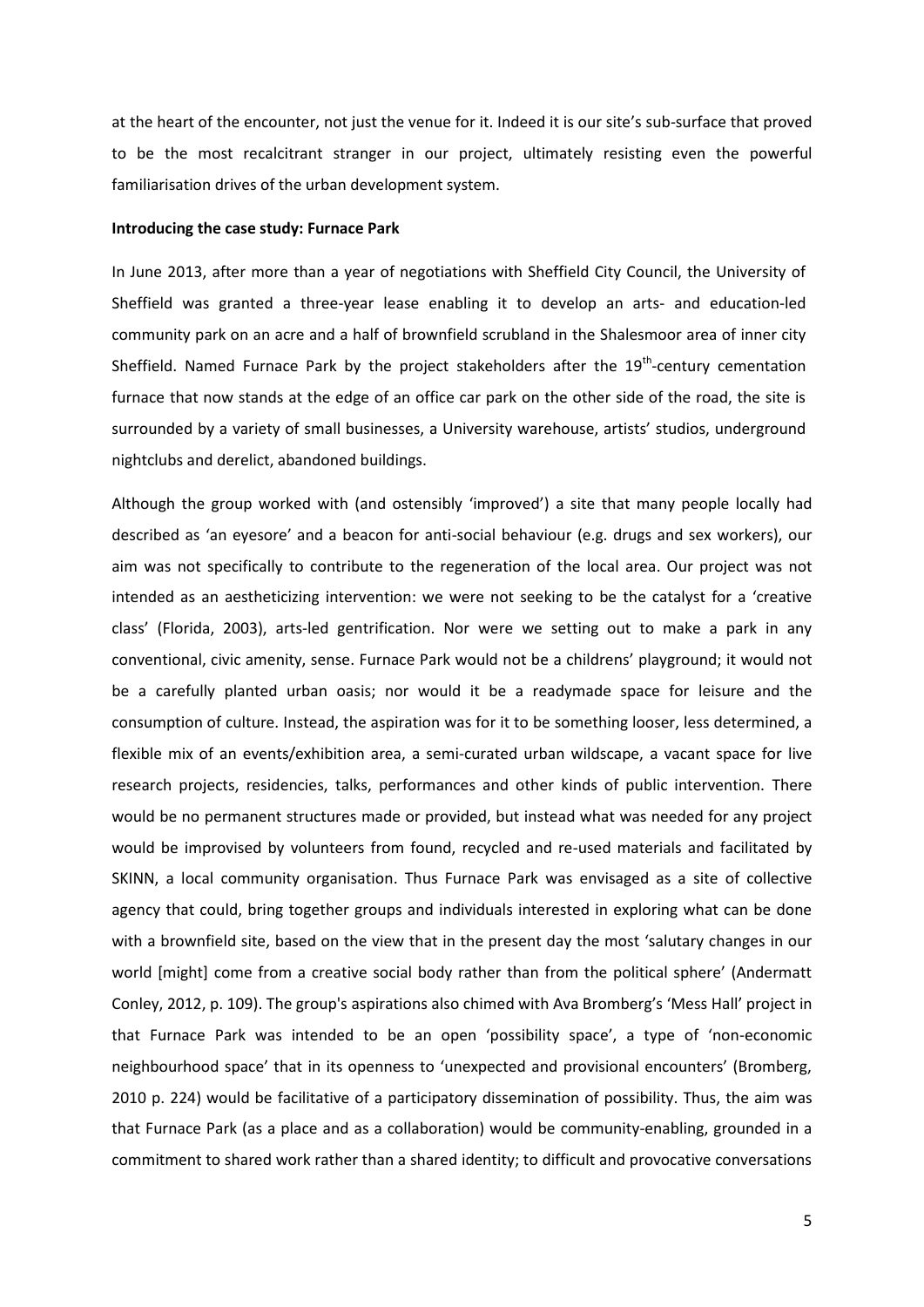rather than consultation and consensus. Furthermore Furnace Park was conceived as an arts-led space, in the sense that we adopted and embraced the methodologies of art as a critical and engaged practice that enables alternative perceptions and understandings of the real (Locas, 2010), to growing – through the chance afforded by localisation, simultaneity and encounter – a radical imaginary that might construe and produce the urban (even if always provisionally) beyond the hegemonic agendas of regeneration, tourism and economic leverage.

#### **The pressures of familiarisation**

So, Furnace Park was conceived as a laboratory space in which collaborators might dynamically explore the strangeness of processes, artefacts, taken-for-granted assumptions and ways of doing encountered in the urban realm and is avowedly loose in both aim and method. But it was never an 'anything goes' space. Loose space, like any other, is a type of space, a categorisation that both permits and delimits. As we increasingly discovered, 'our' loose space needed to be defined, to become 'known', if our project was to be realised. Accordingly, even during the initial site acquisition and preparation phase covered by this case study, we found awkward questions arising. At the birth of Furnace Park as an idea, the bold, theoretically informed talk had been of 'process not product' but suddenly there was an alien world of consents, leases, risk assessment, insurance revealed to us, embodied in new professional communities (and their attendant *strange-to-us* ways) that we then had to engage with. The project thus became affected by this encounter with – and accommodation of – the mainstream urban processes that have enabled the project to come to fruition but which could so easily have prohibited it.

We had made the decision early on that rather than occupy the site in a clandestine way  $-$  to trespass or squat, or make an ephemeral intervention – we wanted to have the experience of making space differently, but to work also within the urban development system in order to test its edges and push its boundaries. The Furnace Project was therefore not a 'guerrilla' project, and was intentionally situated within the urban development system rather than aspiring to stand outside it<sup>2</sup>. Thus the project was based on a lease, the obtaining of planning permission and has had the powerful support of an academic institution. All of these factors increased the feasibility and longevity of the project, but they also promoted the emergence of certain ordering impulses, which then started to shape the project and its performance. To make Furnace Park, we had to put in place public liability insurance, undertake first aid training, provide water and toilet facilities, produce and approve a risk assessment for all stages of the project (including construction, events and dismantling), agree the terms of a lease and seek planning permission. We had to commission environmental (contamination) surveys, topographical surveys, assets searches and an unexploded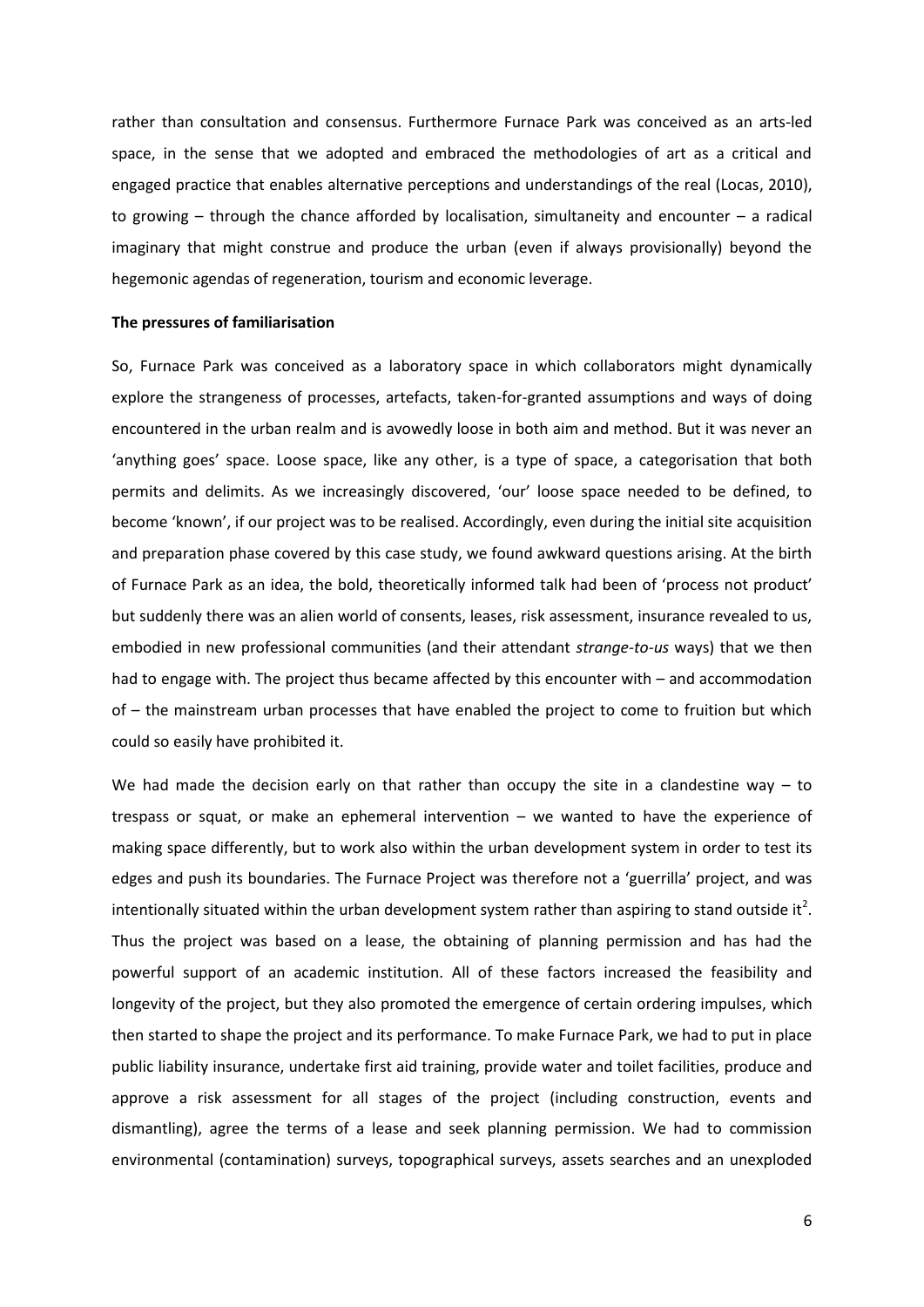bomb (UXB) survey. We had to work with the police to think through safety issues and the problems of metal theft and vandalism. All of this generated a project folder running to over 200 pages of tabulated data, diagrams, maps and protocols. Furnace Park (as idea, as team and as a material site) thus – necessarily – entered the urban development system's world of ownership, law, risk, safety, assessment, measurement, valuation, sponsorship, improvement, naming, structuring and controlling. This *strange-to-us* world had to be navigated (and accommodated) in order to gain longterm access to our site, the deep irony being that this 'firmness' was needed in order to secure a site upon which a 'loose' semantic liberation of its wider potentialities could thereafter be performed.

This brought forth many encounters with strangers, upon or in regard to our site. Construction industry professionals, academics, researchers, engineers, artists, surveyors and so on were all necessarily involved in bringing Furnace Park to fruition. There is no reason why our working lives would have crossed were it not for this project. We became then, through this project, a 'creative assemblage' (Mar & Anderson, 2010), comprising 'a series of discrete and separate – even conflicting – collections of actors, pressures and networks that nonetheless results in a convergence of phenomena' (Muller, 2010, p. 41). Our assemblage found University managers, city planners, engineering companies (as sponsors) and local businesses working alongside the enthusiastic – but ever shifting and unstructured – core Furnace Park promoters, principally artists and University of Sheffield academics and their assortment of desired projects, uses and theoretical spurs. Our necessary encounters became negotiations: pragmatic, provisional and time-limited constructions of common meaning and purpose. That process was not always easy: sometimes it seemed that we were speaking different languages and we become all too aware of our differences. We muddled through, learning new skills and new insights into others' professional worlds as we did so.

But the Furnace Park project's avowal of looseness (both in spatial and anti-organisational intent) did not readily translate to all stakeholders. We have concluded that there is little prospect of fully contaminating the 'professional' sphere with Furnace Park's free-form spirit. The lawyers may take off their ties, the engineers may dress down for the site visit but fundamentally it is unlikely that their ways of doing are going to change. For them, this is just a single project, one amongst many. This won't change their world, their epistemologies or ways of doing. The loose, the disorderly, the strange-to-them, will invariably have to yield to their standard, normalised processes and expectations. These are important actors, 'nomospheric technicians' (Delaney 2010, p. 157) with privileged access to the formal processes (and related discourse) by which places are formally made, and they have very particular ways of performing their roles.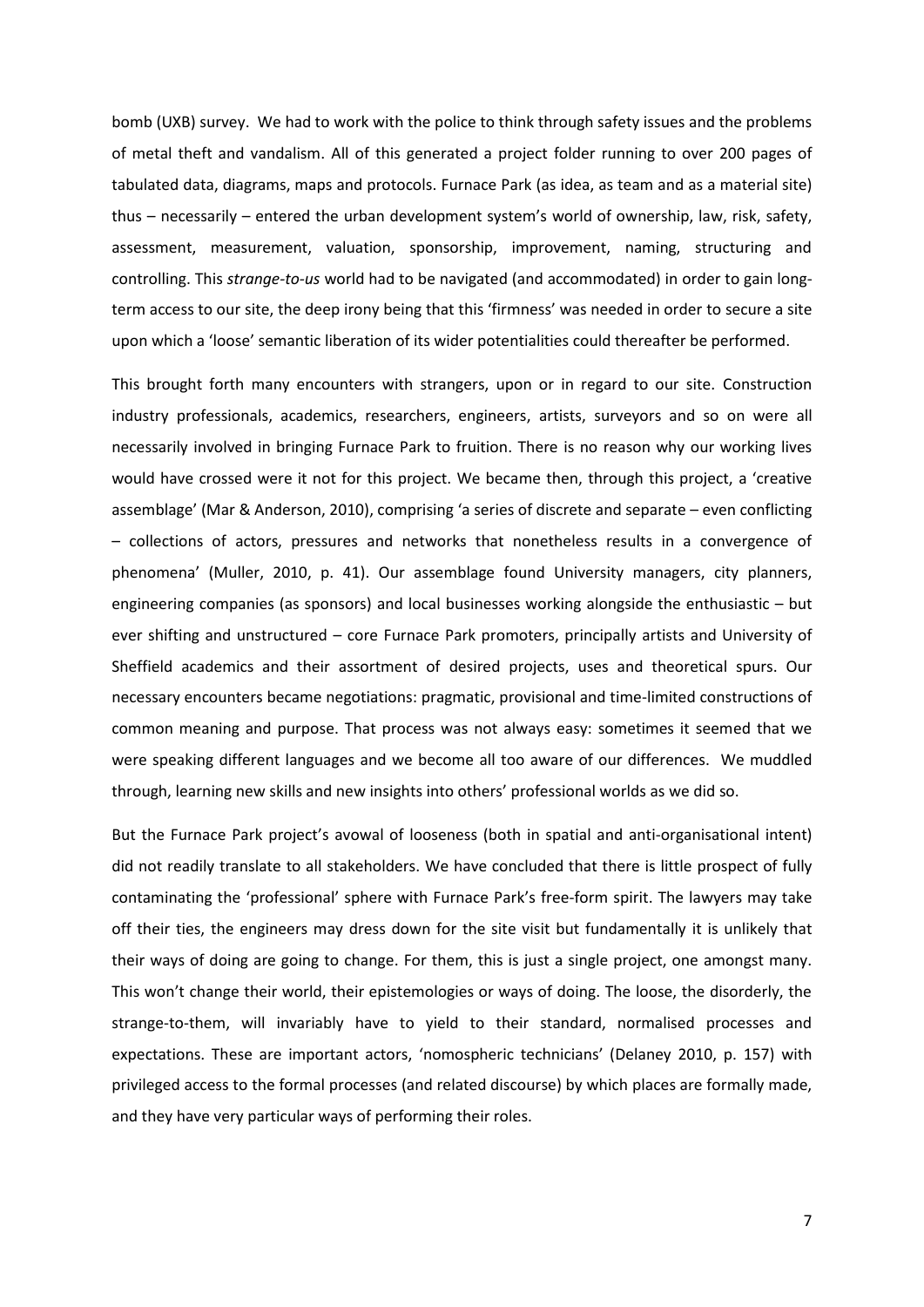But the urban development system is also very adaptive. We have discovered that it has the ability to absorb our art-led strangeness, and – to an extent – its loose aspirations. An instructive example of this is how our planning application was dealt with. The UK planning system works upon a planled principle ascribing permitted use classes to designated zones and in the city-wide development plan the Furnace Park plot was zoned for office / commercial uses (known as D1/D2). Attaining planning consent for any other use required a clear case, to justify departure from the designated approved uses. Early in 2013 the University of Sheffield applied for planning permission for the Furnace Park project, but it is clear from the publicly available documents that all sides struggled to find a suitable way of describing the loose 'art park' concept for the purposes of satisfying the planning application formalities, and their need for clarity around the categorisation of the proposed use. However, the eventual granting of planning permission accepted the application as consistent with D1/D2 usage and waved through a 'loose' definition of the intended use:

the space would be continually transformed by the introduction of temporary low scale structures that are created by the students as part of their studies. The exhibitions created could then form a focal point for some community events such as readings and exhibitions (Sheffield City Council, 2013, p. 1).

And, intriguingly, the planners revealed that as a fall-back (if D1/D2 could not have be made to fit) the proposed use could instead have been treated as '*sui generis'*, as a use falling exceptionally outside the use class classification scheme as a whole. Thus, we learned that the planning system's ability to normalise the strangeness of Furnace Park, is powerful indeed, for it even has a classification for the *un*classifiable.

#### **Familiarisation and change**

Place-making projects aspire to bring about change to their subject sites, but this change does not happen instantaneously. Instead, like familiarisation, it occurs incrementally. The (re)formation of any place is the outcome of interplays of many actors and agencies. As Allan Pred (1984) argued – and Thomas Gieryn (2000) and Doreen Massey (2005) reiterated – the production of place is processual; it never ends and it is not reducible to any dominant causal agent. Matter, social and individual action, representations and practices all combine to affect and transform each other and at multiple levels, such that across time we can witness 'the intersection of individual paths and institutional projects' (Pred, 1984, p.282), both being instances of practices implicated in placemaking (and themselves being made in some degree by encounters with place). But places (and the matter arranged in them) are not the only things that are changed over time.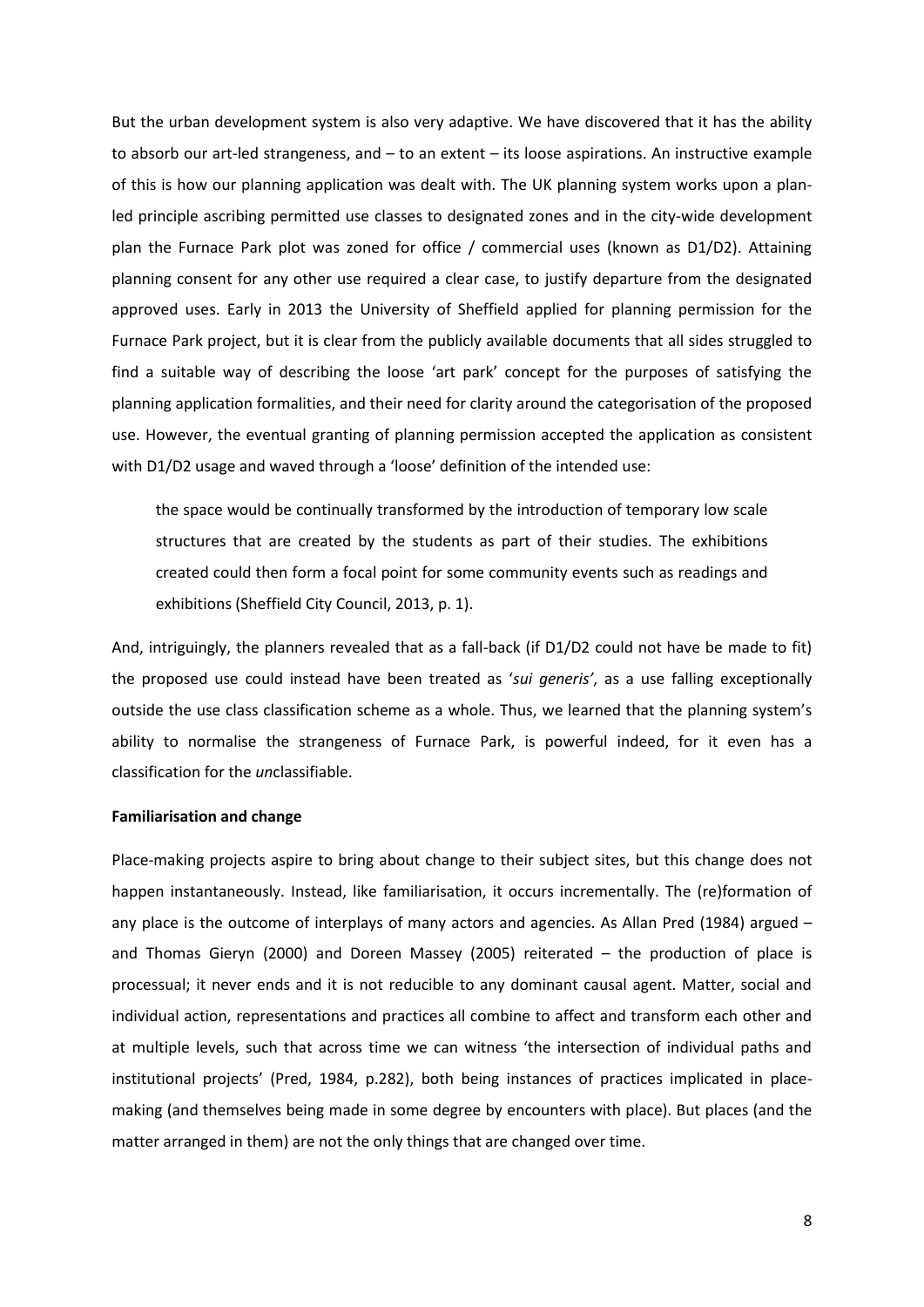The improvisational, exploratory nature of Furnace Park's creation challenged participants to step beyond the confines, stabilities and certainties of their disciplinary identities, whether they sought this or not. Initially this made participants strangers to themselves. This was particularly extreme in Amanda Crawley Jackson's case as she, in her new role as project manager, found herself for the first time in her ten years at the University working in close collaboration with her University's professional services team, commissioning environmental surveys, supervising the construction team, advising on health and safety and liaising with the police. This brought her into new relations, with people, functions and ways of seeing – with strangers – that she would not normally encounter as a humanities academic. But while in many ways this estranged her from her own discipline (a question often posed: what on earth has this got to do with French cultural studies?), this project – a detour – compellingly, brought her back to her discipline, making her question its boundaries and borders, its relevance and application in a critical and positive way. In short, it helped to re-strange her existing disciplinary identity.

For her, Furnace Park has lent a new sense of purpose to her scholarship, demonstrating in its complexity and resistance to cognition the possible valence of the arts in beginning to encourage (and to implement at ground level) radical imaginaries of other futures particularly with regard to the damaged urban topographies that emerged from our industrial past. And yet Amanda's change was not all self-willed; she was not fully in control of how Furnace Park acted upon her, and her biographical identity become entwined in the project and its responsibilities. It changed her, just as she worked with others to 'change' that place. The urban development process and its actors may still frustrate her and her creative aspirations for the site, but – because of her familiarisation attained through prolonged engagement with this project – these entities are no longer strangers to her, for she has become part of their realm, having (perhaps inadvertently) now learnt how to dwell there as a project manager.

#### **Encounter and accommodation**

Furnace Park is the product of encounters between strangers (and of their attendant collaborations and familiarisations). But where and how are these encounters actually performed and the park's 'common ground' formed? In her research into the negotiation of parallel use of everyday public spaces by cyclists and other travellers, Katrina Brown (2012) talks of each type of user developing an embodied attunement to the presence of each other, thereby making dispositional accommodations to each other's anticipated key spatial needs. At Furnace Park this attunement, the process we describe in this article as 'familiarisation', was not only played out live and embodied upon the site, but it was also negotiated symbolically in a variety of more or less distant spaces. It was also a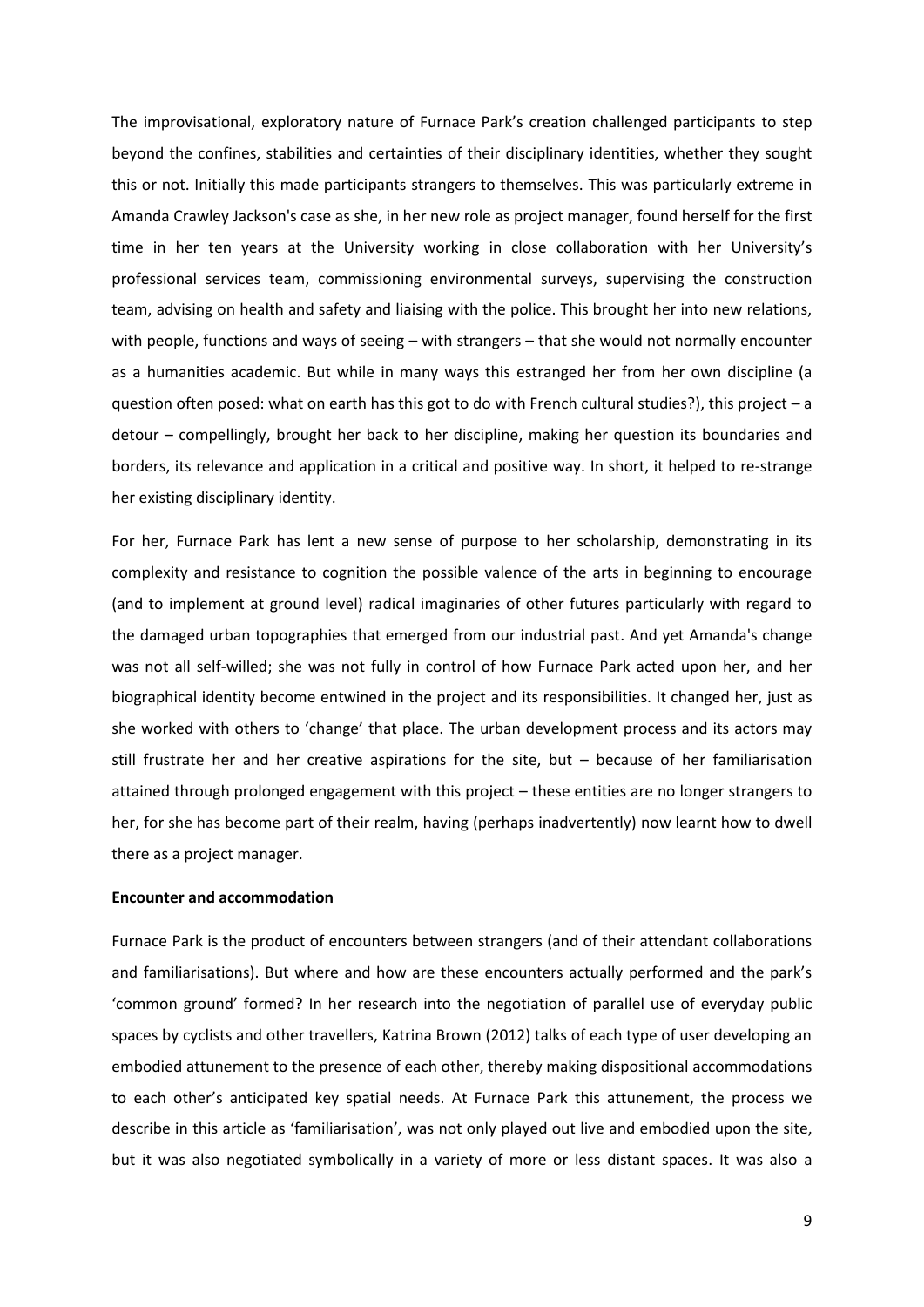process riven by 'power/knowledge' (Foucault 1980), in that those for whom what was going on was already familiar had a situational advantage over those for whom it was still disorienting and strange.

For much of the time – and the daily experience of it – our project was largely mundane and anchored in iterative accommodation to the project's and the site's 'materialities, modes of inhabitation and atmospheres' (Koch & Latham, 2012, p. 516) (and, we would add, prosaic bureaucratic routines and concerns). These ubiquitous, prosaic aspects of public space making and use have tended to receive less scholarly attention than excessive, confrontational or exceptional place formations.

The encounters through which our place was formed occurred in a variety of places – and certainly not just upon the surface of the site itself, for the desks and meeting rooms of council and university offices, and the landscape-surfaces of application forms, newspaper feature pages and computer screens equally played their roles too, each being the 'home turf' of one or more of the actors within this place-making project. These venues were strange, unfamiliar places for others called to engage there in some vital part of the project's process. Therefore progressing the project required familiarisation with new sites of encounter, as well as with a succession of new human strangers.

These places (whether they were an application form or the scrub-surface of the site itself) were points at which strangers enacted familiarisation; they were 'boundary objects' (Wenger, 1998, p. 105), interfaces between two or more communities of practice. Etienne Wenger's work on communities of practice emphasises that such communities have a powerful shaping role around setting the worldview and actions of particular stakeholders. However, whether driven by the translocal habitus of planning professionals (Hillier, 2005), or the locally distinctive policy milieu set by the municipality of Sheffield, planners (for example) are part of a web of interdependent communities of practice and all such communities (necessarily) have such points of overlap and/or interaction with other communities. These diverse sites of encounter need to be studied in order to understand how different communities of practice find ways of making 'common ground'.

In his own study Wenger shows how medical insurance claim forms work as translation devices, passing between different communities of practice and conveying meaning between them. Their usefulness and success (and their capacity to marshal polyvalence) depends on their making abstractions from reality and ordering information and/or use (a familiarisation process). At Furnace Park we can see this, for example, in the fate of the planning application for the park and the way that a categorisation was found to accommodate its 'looseness'. Here, the planning application forms were designed by the planning department in response to the structural command of the law;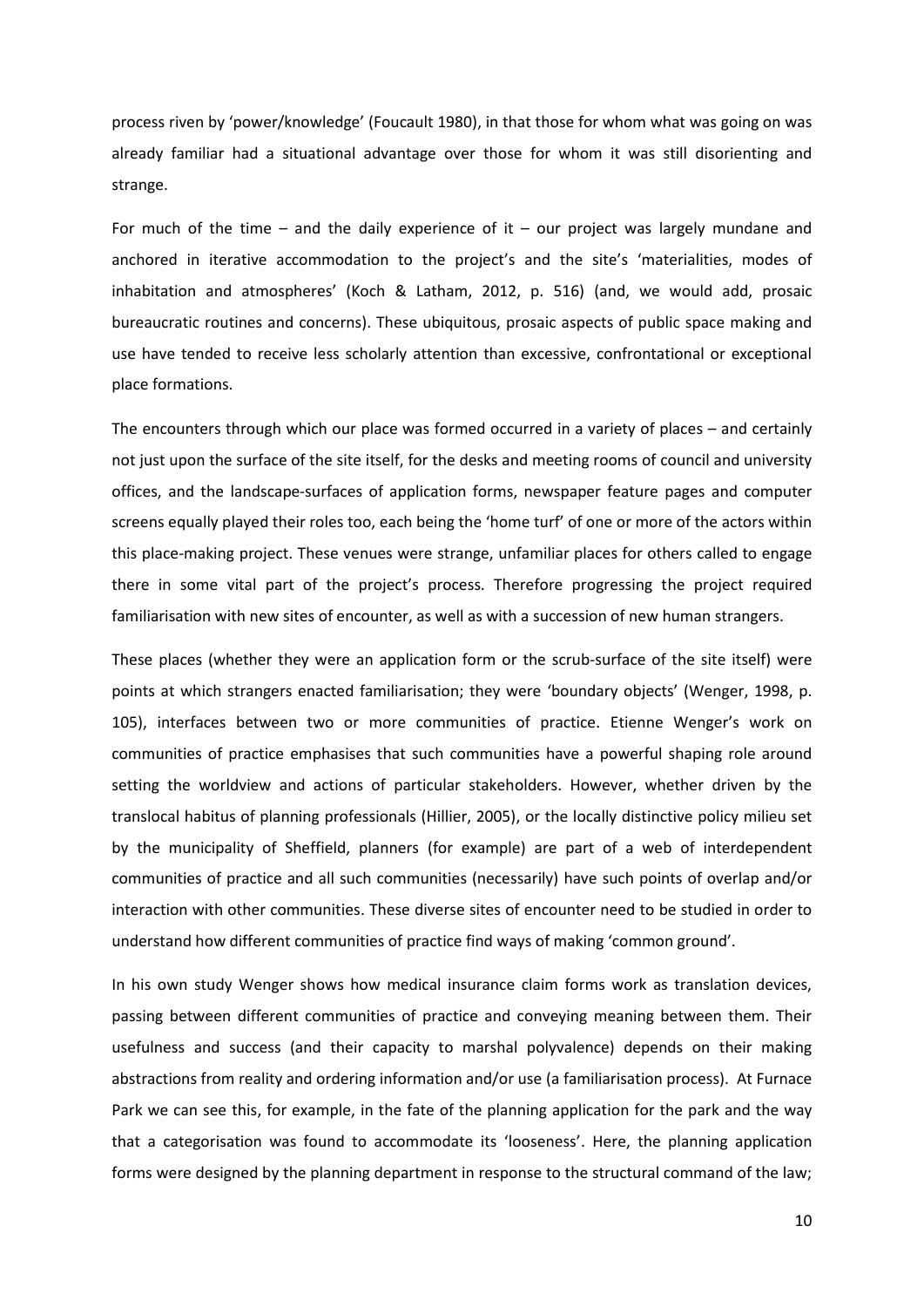they sought the information that the planners needed in order to perform their duties in a compliant (and 'professional') manner. But to some degree accommodation had to be made to the interpretive world of the 'lay' applicant, in order that a conceptual common ground could be framed in the application. The process entails a degree of joint familiarisation about the nature of the Furnace Park proposal. It transpires that there is a certain, necessary looseness within the planning system and its forms. The place of encounter that these forms represent, then, is a space of a mutual familiarisation.

This accommodation of the difference of others was a common feature of the encounters that we witnessed and it is characteristic of the adaptiveness found by Mariana Valverde (2012) in her studies of the everyday application of municipal law to the urban realm (for few communities of practice have the ability autonomously to impose their will unaided or unhindered upon the world). Instead, in the practice of their communities, a further degree of accommodation – a helping hand – is made to the 'stranger' unfamiliar with the rigours of the host's world. Small – but noticeable – procedural indulgence may be offered up in order to attain that mutually desirable outcome from the interaction, each leaving with their communities' main goal achieved. This is how familiarisation is nurtured across groups who start out as strangers to each other, and it is how strangers adjust their position towards each other in order to establish enough 'common-ground' to enable them to purposively progress their overlapping projects. Likewise, for Setha Löw (2013), places become meaningful and shared as agreed, stable objects through processes of 'conjunctive experience' (p. 899), and the 'intrinsic logics' (p. 904) that arise from them: in our words, a familiarisation.

#### **Acknowledging the materialities of the encounter**

The strangers we met in the early stages of the project were not all human. The debris we cleared from the site pointed to other human strangers, whom we never met. Through the broken lawnmower, nappies, syringes, condoms, food wrappers, padlocks, keys, shoes, make-up compacts, cigarette packets, a blank application form for housing benefit, empty bottles, railway sleepers and traffic cones, we glimpsed (but only faintly via these cyphers) the sex workers and their clients, the fly-tippers and others whose debris offers up no clear clue to their identity.

But above and beyond this, we quickly learned of a 'more than human' (Whatmore, 2006, p. 606) dimension to the matter comprising our site's made-ground. Jane Bennett (2010) has written of sensing this 'vibrancy' whilst gazing upon a gutter and its accumulated dross, and of how that matter shimmered 'back and forth between debris and thing […] as existents in excess of their association with human meanings, habits or projects' (2010, p. 4), refusing to yield a stable identity, a fixed set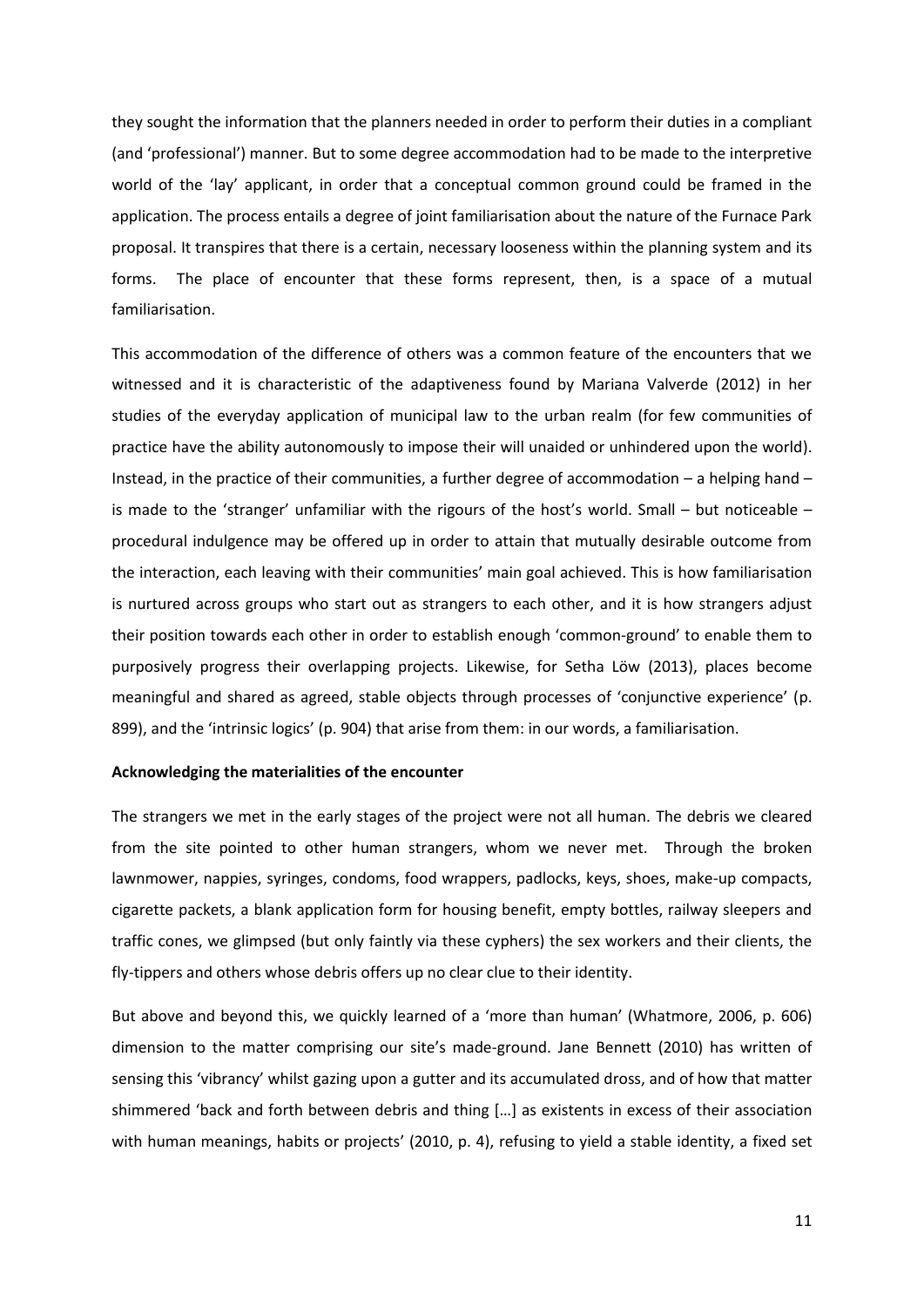of characteristics by which that matter could be rendered fully familiar. It thus remained strange, not fully knowable, ontologically withdrawn into the shadows (Harman, 2010).

In the Furnace Park project the ground challenged us in ways – and to an extent – that we never anticipated. As we sought to physically engage with the site, we soon found that it had the ability to resist our desire to both 'know' and to 'work' it. 'Our' ground – via its uneven, damaged topography full of bumps and holes, root balls and tree stumps, debris and detritus – stubbornly *got in the way* of our project. Thus, to our surprise, the site itself became the most resolute stranger within the mesh of encounters that made up the project's opening phase. The limits of our mastery were revealed to us in the mirror of this ground; we learned that it was not, and never would be, a blank canvass. We therefore had to get to know the site as best we might, to see what it would actually allow us to do (particularly given the meagre resources available to us to wage an aggressive war-ofchange against it). Therefore, in order to move the Furnace Park project forward we needed to render the ground familiar (i.e. to find a way to eliminate – or at least to reduce – its strangeness).

But whilst our need to get-to-know the site was born of the pragmatic exigencies of 'doing physical works', there were other drivers urging us to de-strange the ground of our 'brownfield' site: these were the deep-rooted anxieties within the urban development system that urban sites may have chemical contamination from prior uses, posing the risk of both public danger and liability. Our noninvasive contamination survey had deemed the site to have a low risk of such contamination on the basis of a review of historical mapping, a surficial visual inspection and our professional adviser's experience of other similar sites. But (as is commonly the case with sites of this type) the actual cleanliness of the matter beneath the surface of our site could not be proven because of the impracticality for our modest project of conducting full-blown invasive ground investigation.

Because the condition of our sub-surface had never been directly proven (and probably never could be because any extent of sampling has inferential limits, given contamination's spatial randomness) we had to resort to risk management based precautions: the damaged ground could not be broken, root balls could not be removed, tree stumps could not be dug out, stakes could not be dug in. Our subsurface sat beneath us as an unknown – as a stranger – an indeterminate zone of contingency, that shaped (and limited) how we could use the surface of 'our' site. Accordingly our site ironically became less loose through its residual strangeness.

The following account of our troublesome encounter with 'the hole' speaks of our many formative experiences, of being repeatedly unsettled by the stranger-like character of 'our' ground.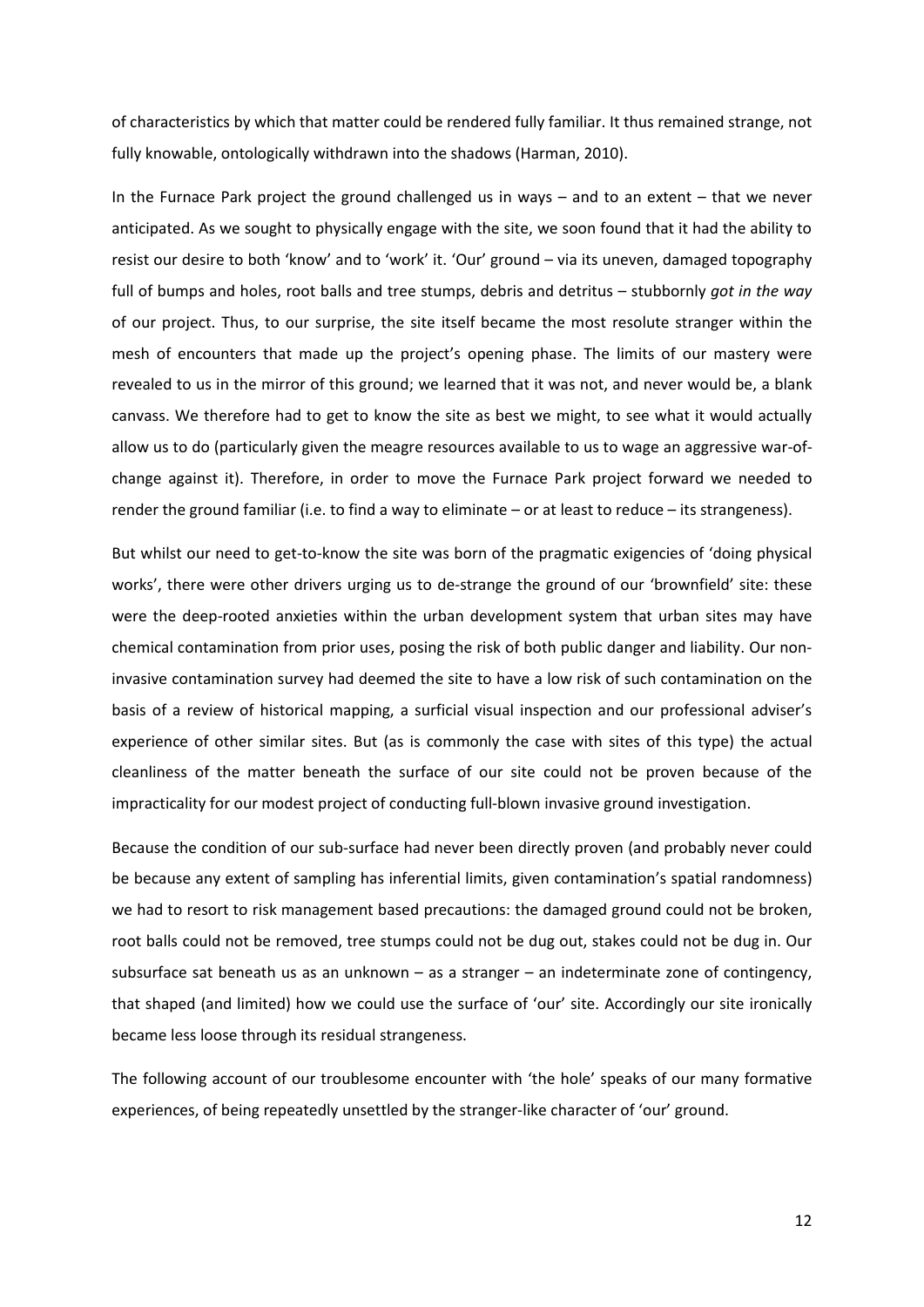The hole was discovered in an early site walkover, a man-made void revealed to us through a small surface fissure. A glimpse inside found an elderly looking pipe and a cavity of unknown size. Necessary conjecture followed on the heels of this discovery. Was it still part of a live system? Might it be a gas pipe? We had to think through the implications. A succession of contractors was invited to peer into the hole, each giving a different interpretation of its likely origin, purpose and significance. Various strategies were proposed for 'solving' the problem. Eventually, we accepted advice that infilling the hole was the best way forward. As we stood by the hole on the day appointed for its filling – the satisfaction of a decision finally made, a plan coming to fruition, welling over us – the ground suddenly gave way beneath one of the tree surgeons working on site that day, his foot sucked down into a different part of this void. Almost simultaneously, the contractor inspecting the original hole discovered it contained a wasps' nest and pest control operatives had to be called in. That day was deeply unsettling as an instant event, as a reassertion of the strange resistance of this site and a cause of further delay to our site clearance works programme. Once the wasps' nest was cleared and stakes had been pushed into the area surrounding the hole to determine (again) its extent, suitable fill material was brought to the site and poured into it. But, upon re-inspection the following day the hole had unexpectedly reappeared, the fill having settled overnight down into the void. A second load was ordered. The hole was filled again and capped with concrete. Eventually the hole stopped consuming the votive matter offered up to it. The strange agency of the hole was quelled, but to this day our experience with it has left us destabilized – humbled to the possibility that our ground, anywhere upon the site, may not be unquestionably firm or unquestionably fixed in form.

As the example of the hole shows, our project required the co-option of many alien-to-us practices and bodies of knowledge, and all of which sought to create familiarisation – a de-stranging of and a seeking of certainty for – the site's ground conditions, but none of which were as unequivocal as we might have expected. There were many views on what to do about the hole, each sensible-sounding in their own terms. We found ourselves fascinated by this 'other' discursive realm, an actionoriented world in which 'problems' are to be encountered and made sense of through touch, smell, peering and prodding. Here, standing at the threshold of a void, there was no text, there was no document in which the answer to the hole (or its origin or solution) would be found. Instead, the hole was dealt with through trial and error, by processes of deliberation and local experimentation, which often left a residual uncertainty and attendant anxiety. Portions and aspects of our ground remained stubbornly strange.

Our project encountered a particularly resonant example of this when, during the acquisition process a suggestion emerged that as central Sheffield was bombed in the war, there might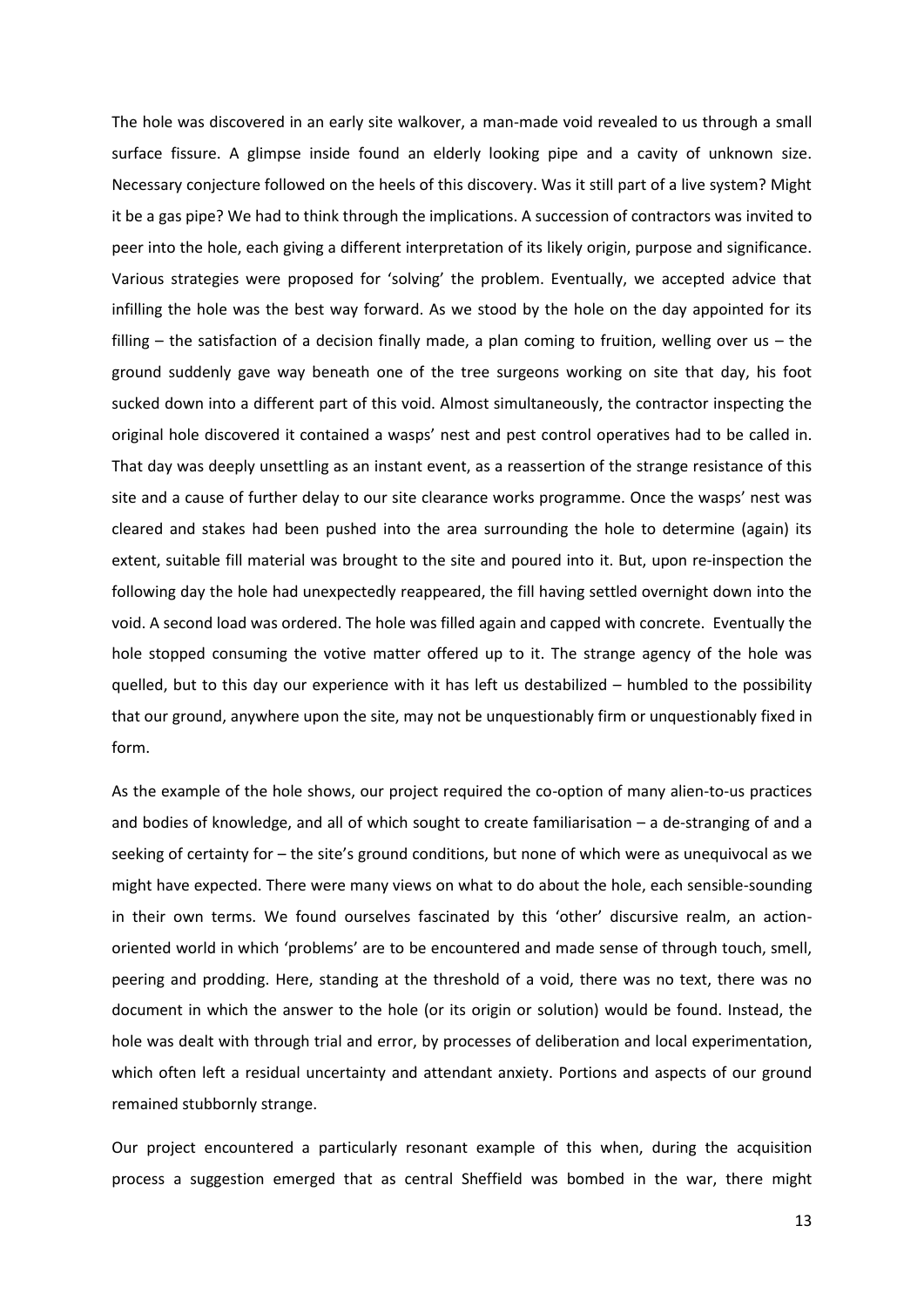therefore be unexploded ordnance on the site. A ghost  $-$  a fear attached to a contingency  $-$  thus rose up out of the ground and the only way to quell it (and this reverberation of the strange/disorderly) was to commission an unexploded bomb (UXB) survey. Consequently, an issue was on the table. It had to be made to go away, and so a professionally defensible search technique was applied to the surface of the site, a report written and order restored to the process. It still doesn't prove that there are no UXB on the site, but everyone is now happy that that this is very unlikely, largely because it is very rare for UXB to be encountered in ground clearance works in the UK.

But such encounters where they do arise (here with the bomb as the stranger) have defamiliarisation effects. As site that was known, becomes unknown. Gabriel Moshenska (2010) has written of the subtle ways in which a 'fragmented' commemoration of the London Blitz is performed in that city through a process of 'counter-memory', following the occasional emergence of UXB and other subterranean fragments (both physical and symbolic) of the Blitz into the 'everyday life' of the city. The unearthing of these bombs stop the 'now' in its tracks and force us to confront the alien 'past' of what may until then have been regarded as a safe, mundane and inherently 'knowable' site. Such disturbances – the sudden apprehension of dangerous matter from another place and time – have an unsettling, estranging quality. And this spectre cannot be fully assimilated into the sober world of the order-seeking professionals, for bomb-fall paths have little predictability and few records. Through such material traces (or fears of them), brownfield sites like Furnace Park show themselves to be uncertain, and thus disorderly, strange and potent. And because this possibility for irruption (and if not of bombs, then of contamination or undocumented subterranean infrastructure) exists potentially at any site, these sober processes of land management and development are at their core haunted by something that cannot fully be laid to rest within orderly techno-professional rational expertise.

Much of Sheffield, like the East End of London, is a 'damaged topography' (Sinclair, 2011, p. 61), 'bad turf' with a 'suppressed history' (Sinclair, 2003, p. 71). The environmental survey we commissioned concluded that the Furnace Park site represents a low risk. We have a voluminous report that presents reams of data. It purports to describe the site, and yet fundamentally we are left not knowing it, because we are left knowing that there are aspects of its past and its condition that we simply cannot know. That surplus unsettles as much as it reassures.

Our experience with the 'stranger' nature of our own ground at the site has emphasised to us how we too often ignore the ground, or take its certainty for granted. In so doing we miss the framing role of ground and background to a project (Dripps, 2005). Furnace Park's backstories leaked messily into our present, the 'memory-mud' (Sinclair, 2011, p. 59) clogging all transcendental ambition and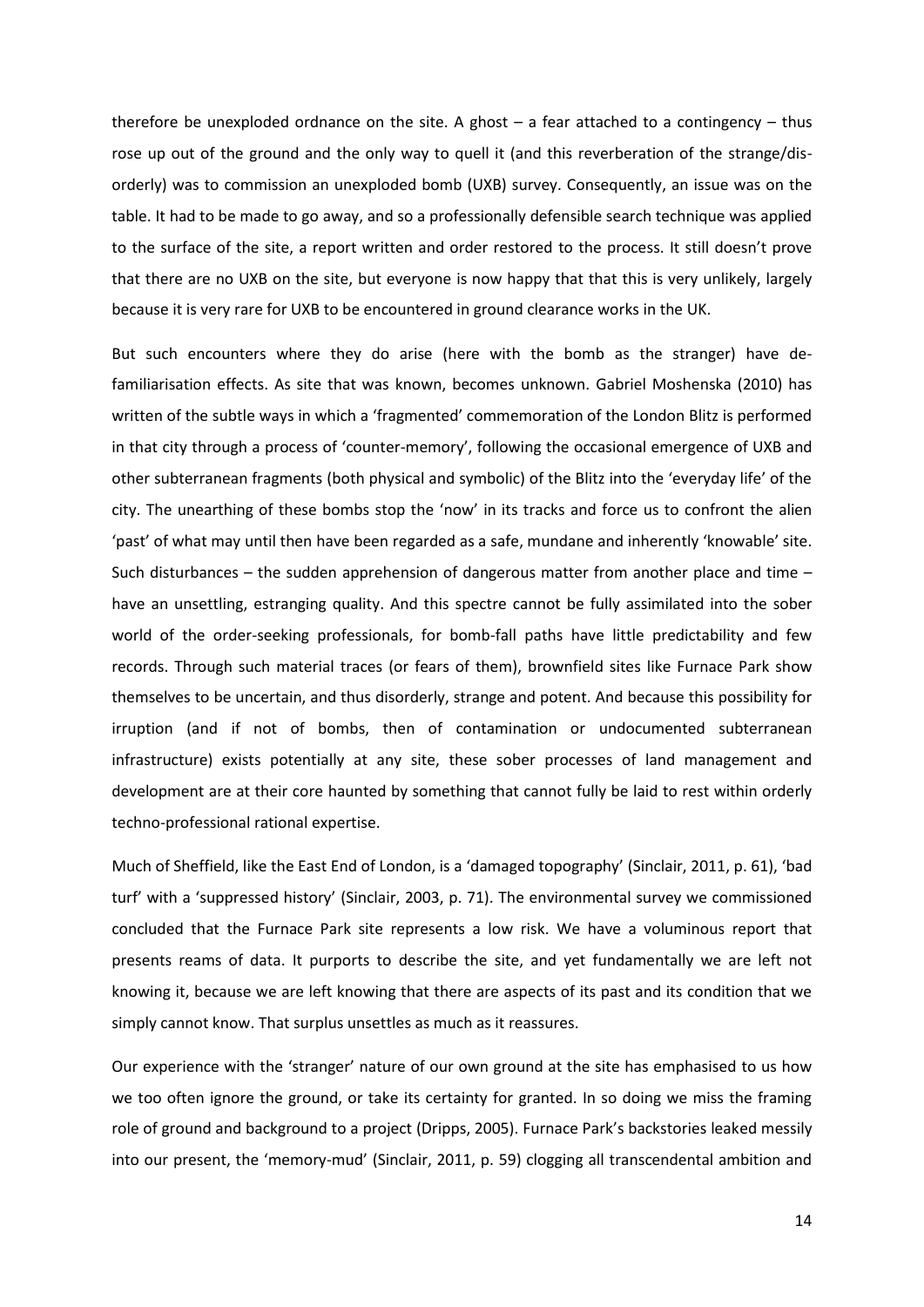lending the site its own agency. We worked around root balls, because we could not remove them. We couldn't drill down into the concrete or rubble in order to secure our temporary constructions and we couldn't lay any foundations, so we had to find other ways of doing things, working around problems, being creative in our engagements with these recalcitrant strangers. But it was through our engagement with these difficulties that we are perhaps became most aware of the interface between our own embodied presence and the site's dynamic materiality.

But this revelation of the uncertain nature of ground is not  $-$  as we have already sought to show in our account of engagements with 'the hole' - news to everyone. To 'ground workers' this restlessness is an intrinsic portion of their knowledge and practices. Even the built environment professionals have a sense of it, as we see when a lawyer specialising in construction writes of ground's commonly encountered strangeness thus:

Over and over, projects have been affected by unexpectedly bad ground conditions [...] running silt or sand, hard rock or inherent groundwater are typical culprits in this project quagmire. (Bailey, 2007, p. 1).

Works contracts routinely parcel up and allocate so-called 'ground conditions risk'; pre-acquisition surveys are conducted to attempt to 'know' the site before it is purchased. And yet, the industry is painfully aware that it can never fully know the sites that it seeks to redevelop. Time and cost overruns due to encountering adverse ground conditions are common, and indeed is the most common cause of cost and time overruns on brownfield site based redevelopments (ICE 1991). As Martin van Staveren (2006) shows, the industry thus seeks to minimise, manage and contractually allocate, rather than to eliminate, such risk factors.

Thus, that ground is a stranger is common knowledge amongst those who work and advise upon such sites, but it is managed within a *workaday* matter of fact register. It is acknowledged as everpresent, but it is not subjected to theoretical (and/or affective) reflection. Much has been written about techniques of site treatment, but little on this uncertainty of ground itself – of its presence as a stranger – or how it is encountered or accommodated within brownfield regeneration. Thus, at Furnace Park – as an academic, arts and humanities-led project – we have had the novel opportunity to explicate processes of encounter with ground-as-stranger that normally take place unremarked upon in other, more pragmatic, place-making realms. Accordingly we have sought (in this article and elsewhere) to try to find ways to engage and evocatively portray ground's awkward presence on a mundane site, using narrative to capture the contingent and stratigraphic character of ground's materiality (Mitchell 2011). In pursuing this our aim has been to contribute towards a rebalancing of the geo-humanities' (Whatmore, 2006; Bennett, 2010; Bogost, 2011; Mitchell, 2011; Ellsworth &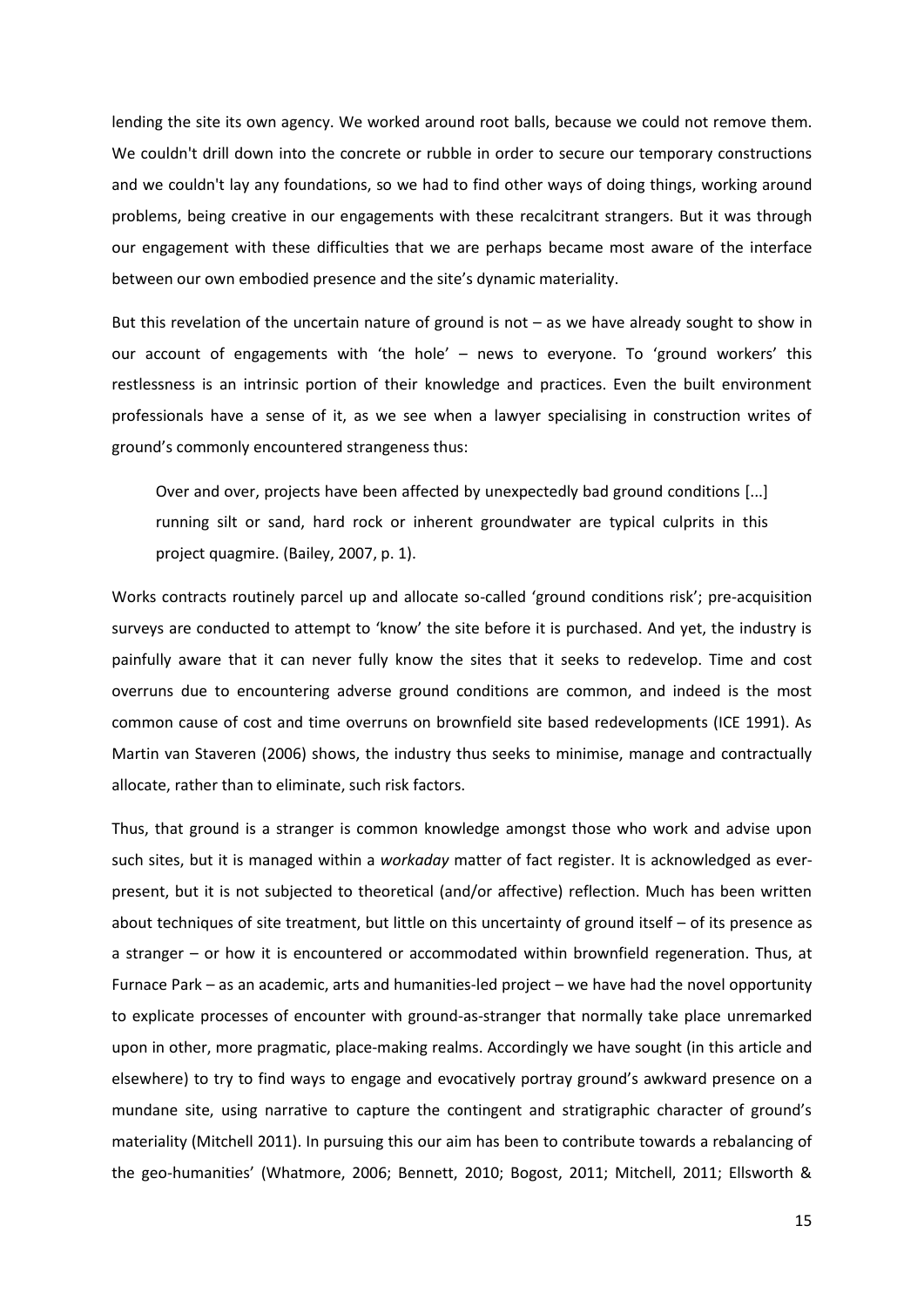Kruse, 2012; Woodard, 2013) tendency to dwell – in fairly dis-located terms – upon the geologic as apocalyptic or as a stranger because of its vastness (e.g. as one of Morton's (2013) 'hyperobjects'), by instead focussing in on an empirical, pragmatic and 'everyday scale' example of ground's strangeness, thereby offering a *localised* questioning of 'the coherence of the human as a territorialising force of the Earth' (Yusoff, 2013, p.779).

#### **Conclusion: Can strangeness remain?**

The site acquisition and clearance phases of our project gave us the opportunity to witness the onsite meaning-making practices of professional advisers and in particular to notice the restless surplus produced by attempts to eliminate strangeness from their operations. As these professionals traipse across derelict sites, they seek to make the objects found there conform to the interpretive schema they bring with them. They methodically work their way around the entire perimeter, peering up close, long and hard into every hole, pit, disturbance and mound that comes into their path, imprinting order upon scrubland. Considerable time is spent on this shuttling back and forth between the scrubby, messy, assemblage of mineral, organic and hybrid stuff that is the site in 3D, the individuated structures noted on the black and white maps and the corralled, ordered, assigned and labelled data. Through this purposive reading sites become known and tamed *for a purpose*; they become familiar by cross-reference to the experience of other sites and projects such that only the true anomaly is left unassimilated. In this process these professionals try to find a way to eliminate strangeness.

But how can our project's 'loose' aspirations fare against these professional practices? The call to familiarisation, to a normalisation of any site is a strong one. Even in the project's initial site clearance and preparation phase  $-$  a phase that we mistakenly thought would be brief and uneventful – some structures of control, leadership and accountability emerged as we strove to necessarily render the site familiar. This experience suggests that there are limits to the preservation of copious 'looseness' within projects actively creating spatially fixed sites of (and for) encounter, such as Furnace Park. To take land on – to enter into a formal relationship with it and assume legal responsibility for it – reveals a strange world of unfamiliar urban processes and strange forms of encounter. Through the pragmatics of doing  $-$  of committing to a project such as this  $-$  sites inevitably become made less strange, stakeholders become less strange to each other and ambitions become more focused on the achievable and the communicative, for to be sustainable a project like this has to be made meaningful to wider communities. Through such processes, played out upon a variety of surfaces of encounter (scrubland, paper, offices) and across disparate communities of practice, Furnace Park appears nudged towards a relatively stable identity and set of expectations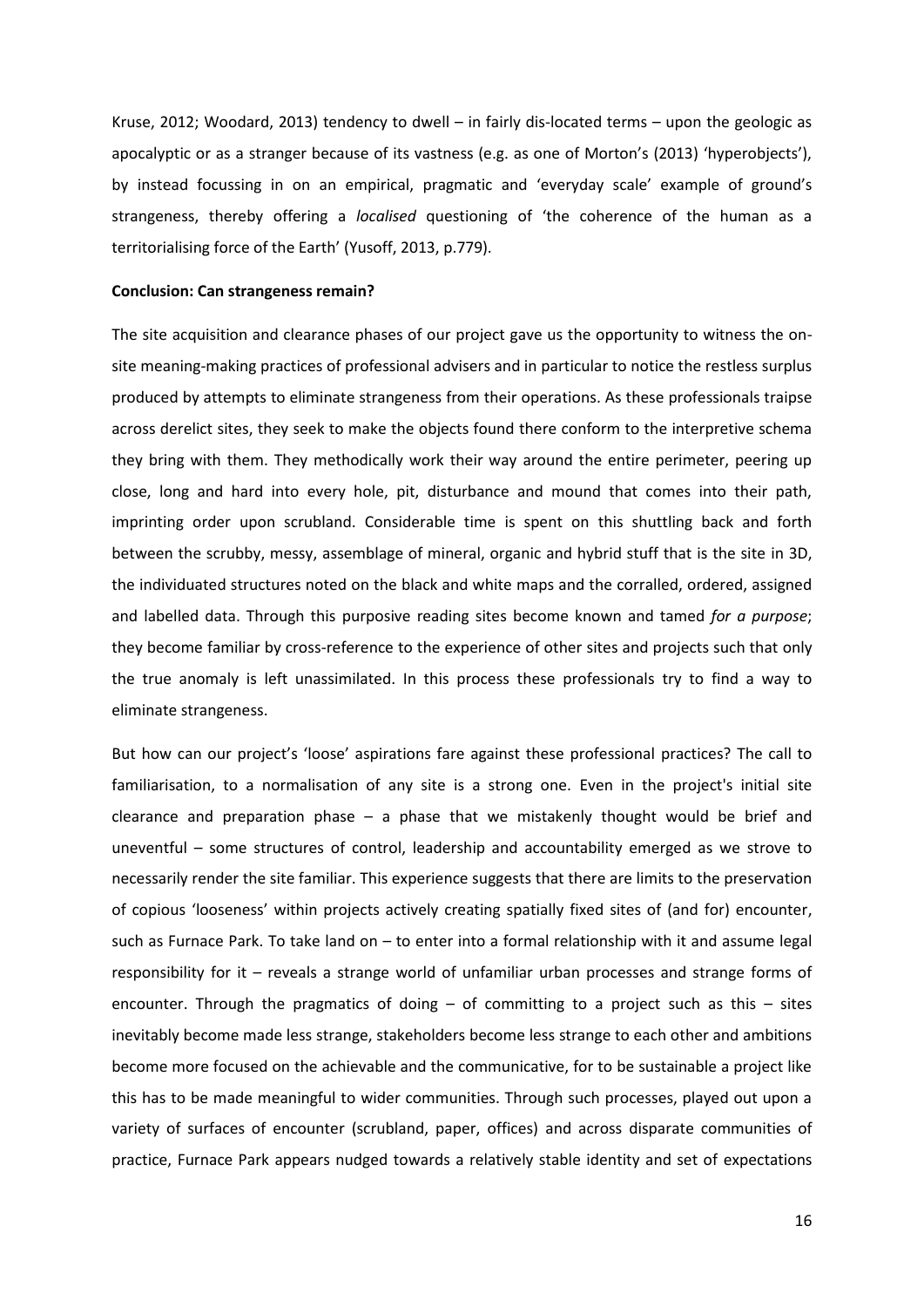that are capable of being shared across the communities of those once strangers to it, and to each other.

And yet we still strove to preserve something of the dis-order found at this site, to find a way of curating it as a loose order, 'everywhere punched and torn open by ellipses, drifts, and leaks of meaning: […] a sieve-order' (De Certeau, 1984, p. 107). In moments of exasperation and obstacle, the prospect of an *anti*-project, a *leaving-things-exactly-as-they-are* loomed in our minds as the ultimate transgressive deliverable for our project: a confounding of a productivist logic that assumes that time, money and effort applied produce *something.* But once underway, we soon found that doing nothing – making no impact upon the site – was not a feasible option, given the weight of stakeholders' expectations. There was an expectation that a specific something – a creative and experimental place – would be formed. Thus, we increasingly came to realise that a 'loose' space is itself a type of place, and one (like any other) that must be made and maintained by active intervention in the world.

Having become reconciled to doing *something*, we have sought through our curation of Furnace Park to create narratives of uncertainty rather than domesticating the site. But inevitably in our site acquisition and clearance we have to adjust the site to our will, render it familiar, safe and usable *to a degree*. We acknowledge that even a 'loose' arts-led occupation of this space shapes and affects it. We have cleared the site of weeds and detritus to make a stage and other useable areas; we have demarcated zones within the ostensibly amorphous site, ascribing future activity and purpose. So, to an extent, ordering seems unavoidable. Even the most emancipatory use of a site requires a narrowing of its potentialities. As Grosz notes, artists engage with matter by working within 'selfimposed constraints' (2008, p. 4) that enable the work to be effective and meaningful. As she puts it: 'framing is how chaos becomes territory. Framing is the means by which objects are delimited, qualities unleashed and art made possible' (p. 17).

Thus Furnace Park became made; it became a location and through that transformation became enmeshed in the forces of development, regeneration and ordering. Ours is a case study of 'the practical challenges of intervening' (Koch & Latham, 2012, p. 526) in urban place-making. It is not inevitable that this project will produce a recognised and accepted typology of place, but the pressure urging us towards this was palpable. Nonetheless, our experience thus far has suggested that we will never lose our site's strangeness entirely, for we have found that more we seek to master the site through knowing it, the more that it slips away from us and that residual uncertainty and strangeness are a by-product of our desire to know and master it through our sustained placemaking encounters.

17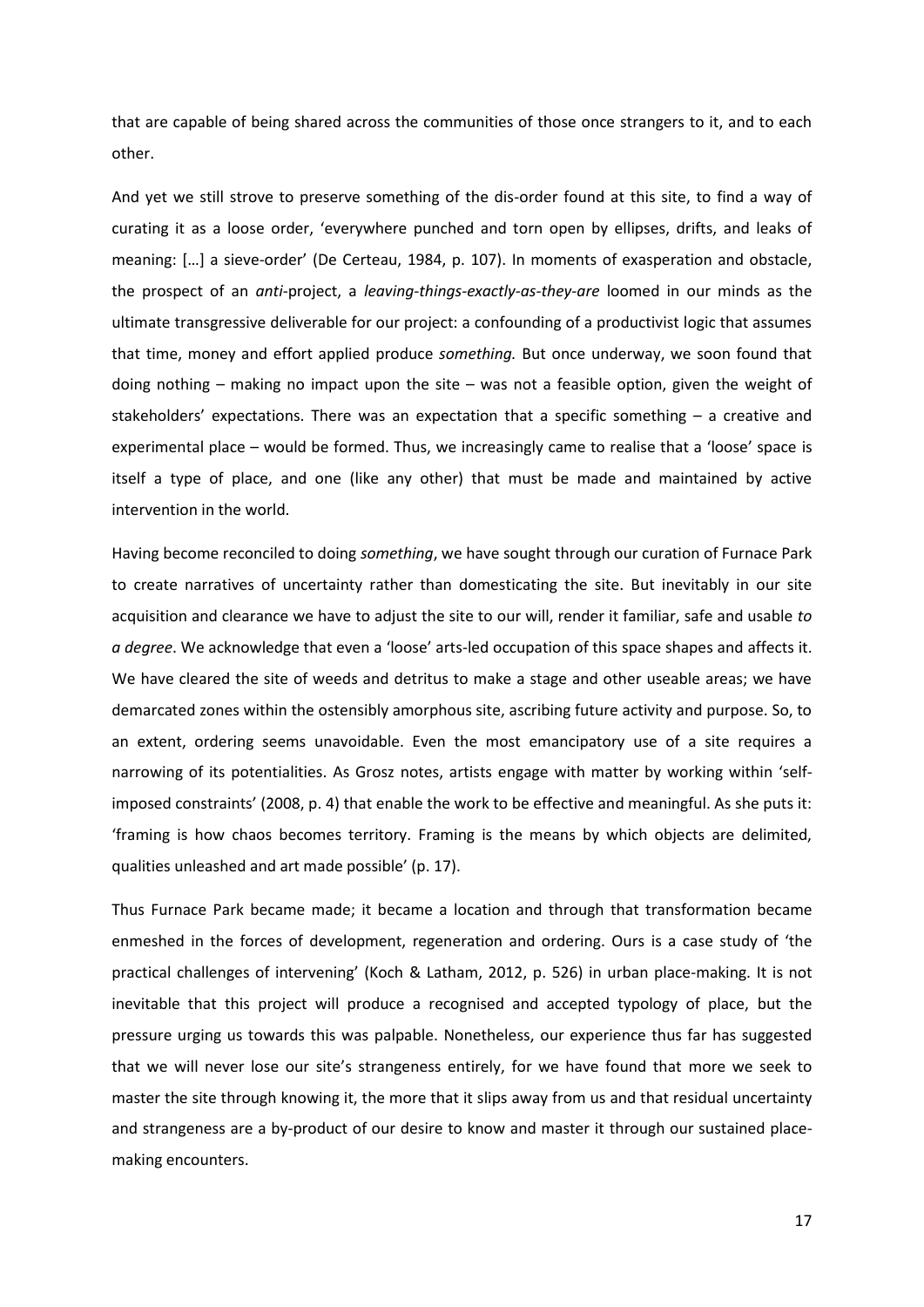#### **Note**

#### 1. Email[: a.j.jackson@sheffield.ac.uk](mailto:a.j.jackson@sheffield.ac.uk)

2. And in contrast, see Iveson (2013) for a consideration of the political prospects of a rebel 'Do-It-Yourself' urbanism in which the urban development system is directly and explicitly challenged through spatial acts of uncovenanted appropriation and subversion.

#### **References**

Amin, A. (2008). Collective culture and urban public space. *City*, *12*(1), 5–24.

- Andermatt Conley, V. (2012). *Spatial Ecologies: Urban sites, state and world-space in French cultural theory.* Liverpool: Liverpool University Press.
- Bailey, J. (2007). *What Lies Beneath: Site Conditions and Contract Risk* a paper presented to the Society of Construction Law, 1<sup>st</sup> May 2007, available at: [www.scl.org.uk/files/137-bailey.pdf.](http://www.scl.org.uk/files/137-bailey.pdf)
- Bell, D. (2007). The hospitable city: social relations in commercial spaces. *Progress in Human Geography. 31*(1), 7-22.
- Bennett, J. (2010). *Vibrant Matter: A political ecology of things*. Durham: Duke University Press.
- Blomley, N. (2015) Learning from Larry: Pragmatism and the habits of legal space. In I. Braverman, N. Blomley, D. Delaney, & A. Kedar (Eds.), *The Expanding Spaces of Law – A timely legal geography,* (pp 77-94). Stanford, CA: Stanford Law Books.
- Bogost, I. (2011). *Alien Phenomenology or What It's Like to Be a Thing.* London: University of Minnesota Press.
- Bromberg, A. (2010). Creativity unbound: Cultivating the generative power of non-economic neighbourhood spaces. In T. Edensor et al (eds.) *Spaces of Vernacular Creativity: Rethinking the Cultural Economy* (pp. 214-249)*.* London: Routledge.
- Brown, M. (2012). Sharing public space across difference: attunement and the contested burdens of choreographing encounter. *Social & Cultural Geography, 13* (7), 801-820.
- Bridge, G. (2008). City senses: On the radical possibilities of pragmatism in geography. *Geoforum, 39*, 1570-1584.
- Chatterton, P. (2006) 'Give up activism' and change the world in unknown ways: or learning to walk with others on uncommon ground. *Antipode*, *38*(2), 260–81.

Cresswell, T. (2004). *Place – a short introduction*. London: Blackwell.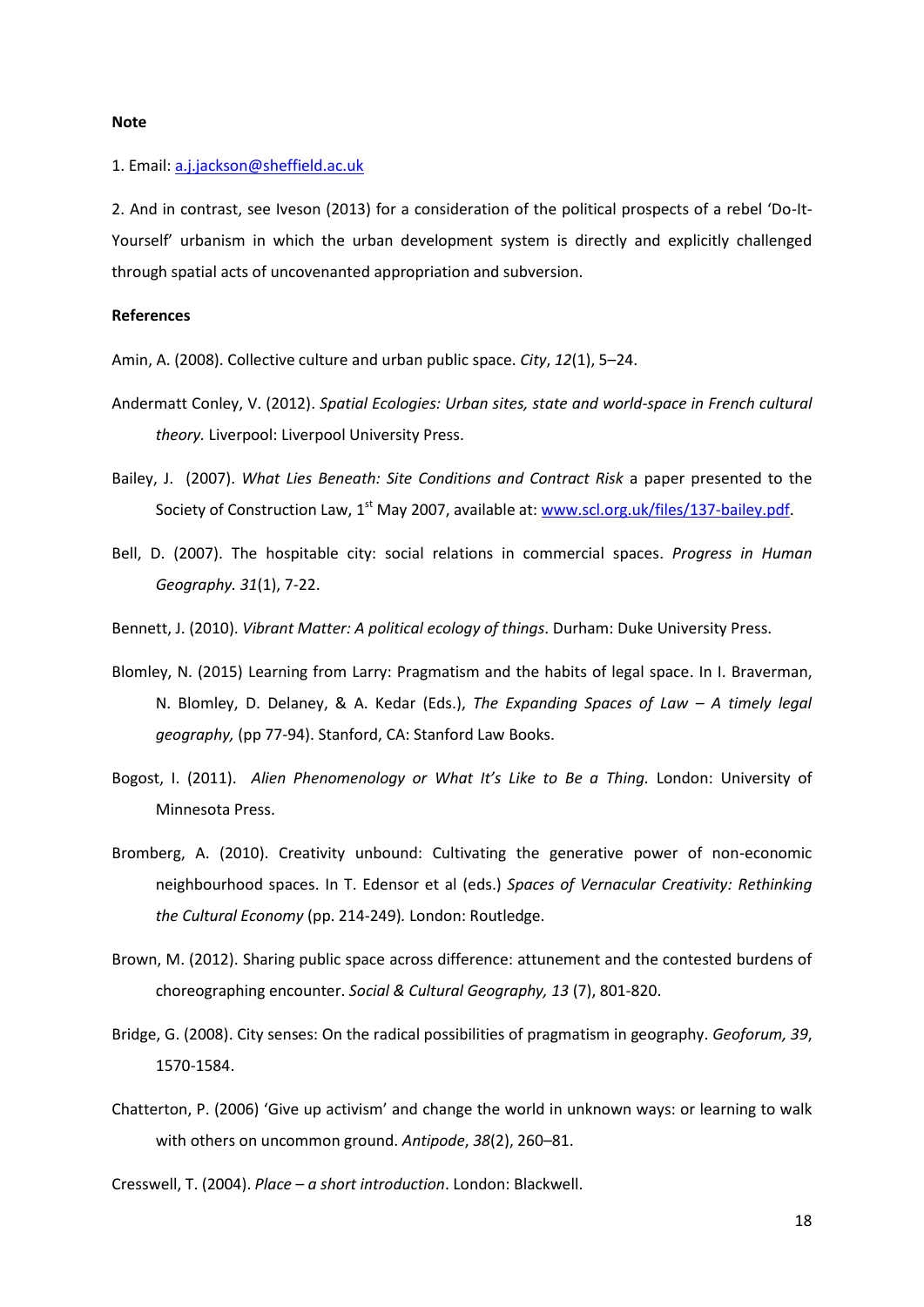- De Certeau, M. (1984). *The Practice of Everyday Life* (translated by Steven Rendall). London: University of California Press.
- Delaney, D. (2010). *The Spatial, the Legal and the Pragmatics of World-Making Nomospheric Investigations*. Abingdon: Routledge.
- Doron, G. (2007). Badlands, blank space, border vacuums, brown fields, conceptual Nevada, Dead Zones. *Field-Journal.org 1* (1) pp. 10-23 at [http://www.field](http://www.field-journal.org/uploads/file/2007_Volume_1/g%20doron.pdf)[journal.org/uploads/file/2007\\_Volume\\_1/g%20doron.pdf](http://www.field-journal.org/uploads/file/2007_Volume_1/g%20doron.pdf)
- Dripps, R. (2005). Groundworks. In C. J. Burns & A. Kahn (eds.) *Site Matters – Design concepts, histories, and strategies* (pp. 59-91)*.* Routledge: London.
- Ellsworth, E. and Kruse, J. (Eds.), (2012). *Making The Geologic Now. Responses to Material Conditions of Contemporary Life.* New York: punctum books.
- Florida, R. (2003). Cities and the creative class. *Cities & Community, 2* (1), 3-19.
- Franck, K.A. & Stevens, Q. (2006). Tying down loose space. In K. A. Franck & Q. Stevens (Eds.) *Loose Space: Possibility and diversity in urban life* (pp. 1-34). Abingdon: Routledge,
- Foucault, M. (1980). *Power/Knowledge: Selected Interviews and Other Writings, 1972-1977.* (Edited and translated by Colin Gordon). Brighton: The Harvester Press.
- Gieryn, T.F. (2000). A space for place in sociology. *Annual Review of Sociology*, *26*, 463-496.
- Grosz E, (2008). *Chaos, Cosmos, Territory, Architecture – Deleuze and the framing of the Earth*. New York: Columbia University Press.
- Harman, G. (2010). *The Quadruple Object*. Winchester: Zero Books.
- Hillier, J. (2005). Mind the gap. In J. Hillier and E. Rooksby (Eds.) *Habitus – A Sense Of Place* (pp. 161- 188)*.* Aldershot: Ashgate.
- ICE (Institution of Civil Engineers), (1991). *Inadequate Site Investigation – a report by the Ground Board of the Institution of Civil Engineers on inadequate site and ground investigations leading to construction delays and additional costs*. London: Thomas Telford.
- Iveson, K. (2013). Cities within the City: Do-It-Yourself Urbanism and the Right to the City. *International Journal of Urban and Regional Research*, *37* (3), 941-56.
- Koch, R. & Latham, A. (2012). Rethinking urban public space: accounts from a junction in West London. *Transactions of the Institute of British Geographers*, *37*(4), 515-529.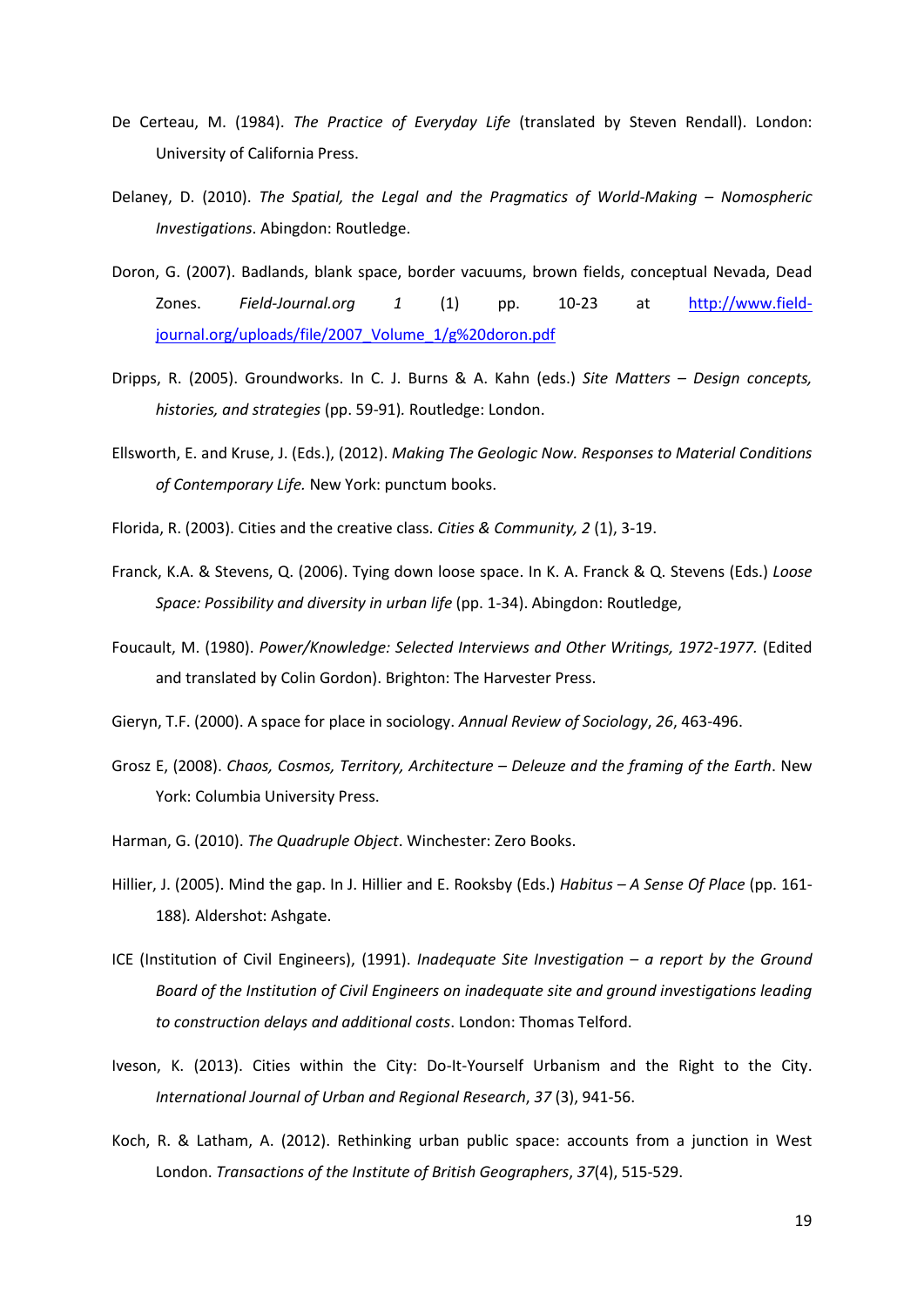- Koch, R. and Latham, A. (2013). On the hard work of domesticating a public space. *Urban Studies*, *50*(1), 6-21.
- Locas, M. (2010). Visual resistance at the US-Mexico border: Border art as a force of change. Working paper presented at 'Politics in Hard Times: International Relations Responses to the Financial Crisis' SGIR 7th Pan-European Conference on IR, Stockholm, 2010.

[http://stockholm.sgir.eu/uploads/Locas\\_SGIR%202010.pdf](http://stockholm.sgir.eu/uploads/Locas_SGIR%202010.pdf) [Accessed July 29 2013].

- Löw, M. (2013). The city as experiential space: The production of shared meaning. *International Journal of Urban and Regional Research*, *37* (3), 894-908.
- Macfarlane, Colin (2011). *Learning the City – Knowledge and the translocal assemblage*. Chichester: Wiley-Blackwell.
- Mar, P. & Anderson, K. (2010). The creative assemblage. *Journal of Cultural Economy*, *3* (1), 35-51.
- Massey, D. (2005). *For Space*. London: Sage.
- Moshenka, G. (2010). Charred churches or iron harvests? Counter-monumentality and the commemoration of the London Blitz. *Journal of Social Archaeology, 10* (5), 5-27
- Mitchell, D. (2003). *The Right to the City: Social justice and the fight for public space*. New York: The Guilford Press.
- Mitchell, M. (2011). "The stratified record upon which we set our feet": The spatial turn and the multilayering of history, geography and geology. In M. Dear, J. Kethcum, S. Luria, and D. Richardson. *Geohumanities: Art, history, text at the edge of place* (pp 71-83)*.* London: Routledge.
- Morton, T. (2013). *Hyperobjects: Philosophy and ecology after the end of the world*. Minneapolis: University of Minnesota Press.
- Muller, B. (2010). *Security, risk and the biometric state: Governing borders and bodies*. London: Routledge.
- Pred, A. (1984). Place as historically contingent process: Structuration and the time-geography of becoming places. *Annals of the Association of American Geographers, 74*(2), 279-297.

Sinclair, I. (2003). *London Orbital*. London: Penguin.

Sinclair, I. (2011). *Ghost Milk: Calling time on the grand project.* London: Hamish Hamilton.